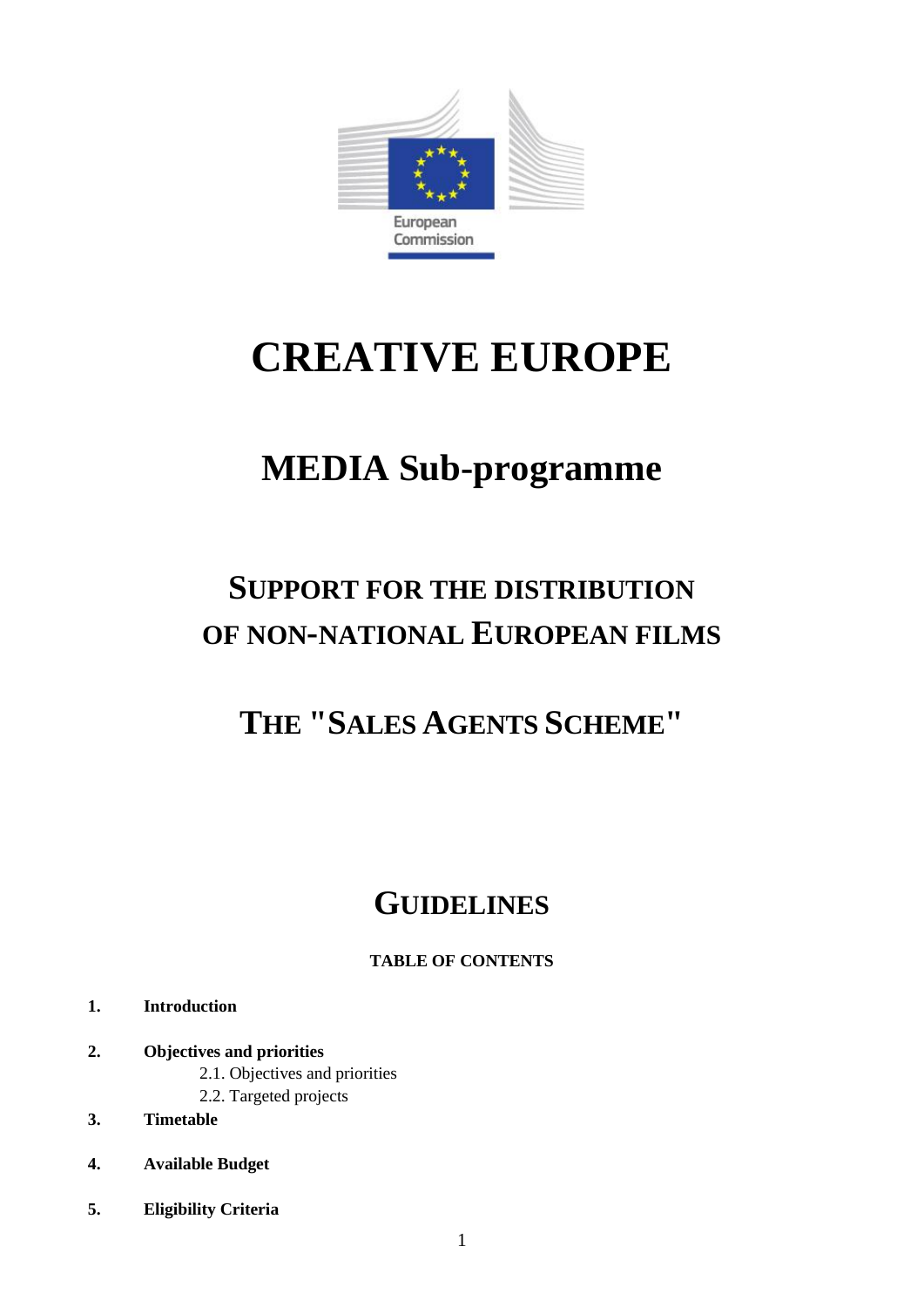- 5.1 Formal criteria
- 5.2 Eligible countries
- 5.3 Eligible applicants
- 5.4 Eligible activities

#### **6. Exclusion Criteria**

- 6.1 Exclusion from participation
- 6.2 Exclusion from award
- 6.3 Support documents

#### **7. Selection Criteria**

- 7.1 Operational capacity
- 7.2 Financial capacity

#### **8. Award Criteria**

#### **9. Financial Conditions**

- 9.1. Contractual provisions and Payment procedure
- 9.2 Guarantee
- 9.3 Double financing
- 9.4 Funding method

#### **10. Sub-contracting and award of procurement contract.**

#### **11. Publicity, communication and dissemination**

- 11.1 Publicity
- 11.2 Communication and dissemination

#### **12. Data Protection**

#### **13. Procedure for the Submission of Proposals**

- 13.1 Publication
- 13.2 Registration in the Participant Portal
- 13.3 Submission of the grant application
- 13.4 Evaluation procedure
- 13.5 Award Decision
- 13.6 Rules applicable
- 13.7 Contacts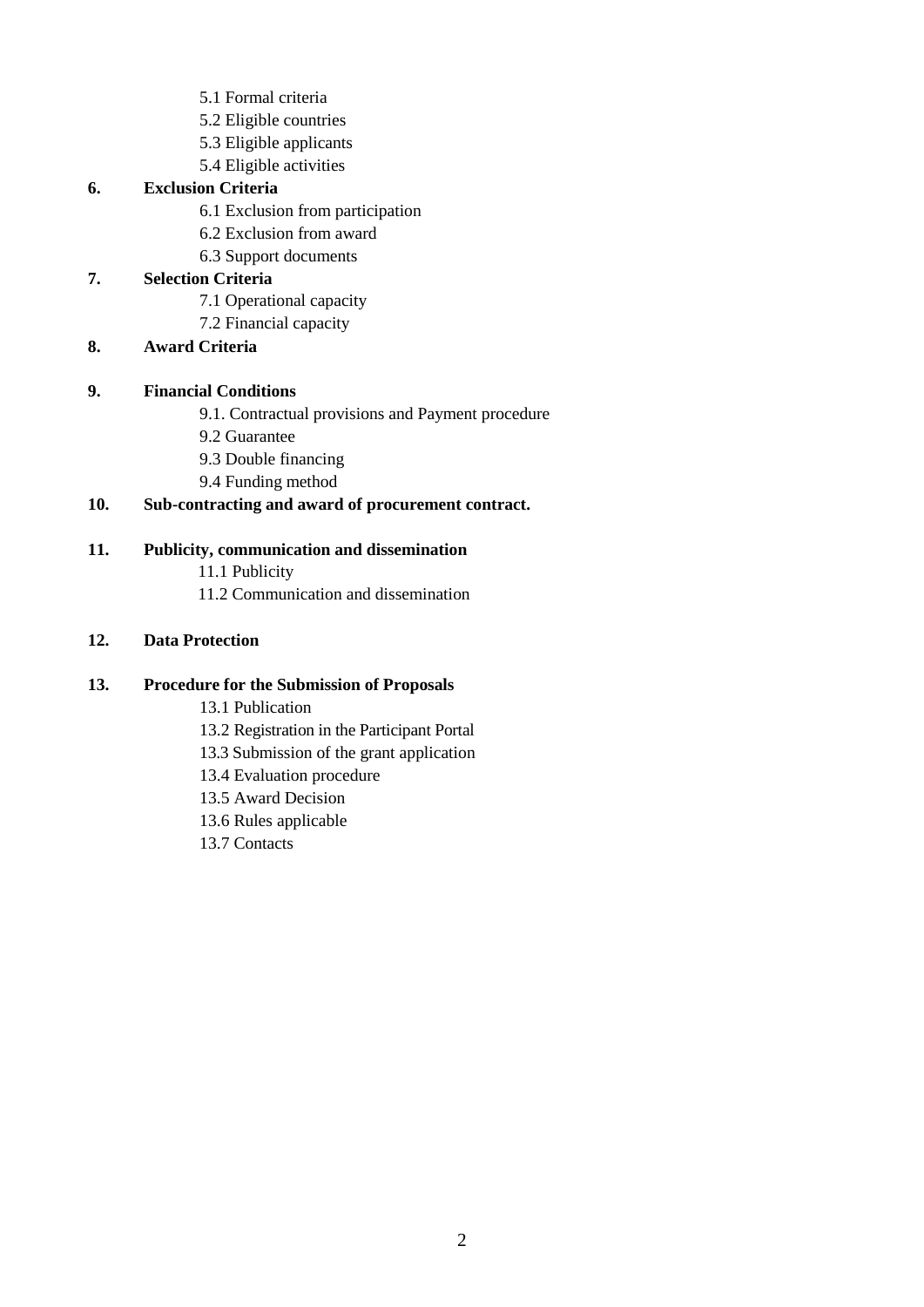#### **1. INTRODUCTION**

These guidelines are based on Regulation No EU (2013) 1295 of the European Parliament and of the Council of 20/12/2013 concerning the implementation of a programme of support for the European cultural and creative sector (CREATIVE EUROPE).<sup>1</sup>

The European Commission is responsible for the implementation of the Creative Europe Programme and for the decision to grant individual European Union funds. The Education, Audiovisual and Culture Executive Agency hereafter "the Agency" manages the Culture and MEDIA Sub-programme on behalf and under the control of the European Commission.

General background information about the Creative Europe programme can be found on the following link: [http://ec.europa.eu/creative-europe.](http://ec.europa.eu/creative-europe)

#### **2. OBJECTIVES - PRIORITIES**

#### **2.1 Objectives and priorities**

Within the specific objective of promoting transnational circulation, one of the priorities of the MEDIA Subprogramme shall be the following:

 supporting theatrical distribution through transnational marketing, branding, distribution and exhibition of audiovisual works.

The MEDIA Sub-programme shall provide support for the following:

 establishing systems of support for the distribution of non-national European films through theatrical distribution and on all other platforms as well as for international sales activities, in particular the subtitling, dubbing and audio-description of audiovisual works.

#### **2.2 Targeted Projects**

1

The aim of the "Automatic Sales Agents" scheme is to encourage and support the wider transnational distribution of recent European films by providing funds to sales agents, based upon their performance on the market, for further reinvestment in new non-national European films.

The scheme also aims to encourage the development of links between the production and distribution sectors thus improving the competitive position of non-national European films and the competitiveness of European companies.

The "Sales Agents scheme" works in two phases :

1. The generation of a potential fund, which will be calculated according to the performance of the company on the European market during the reference period.

2. Reinvestment : the potential fund thus generated by each company must be reinvested in :

<sup>&</sup>lt;sup>1</sup> published in the Official Journal of the European Union on the  $20/12/2013$  (OJ L347, pp 221).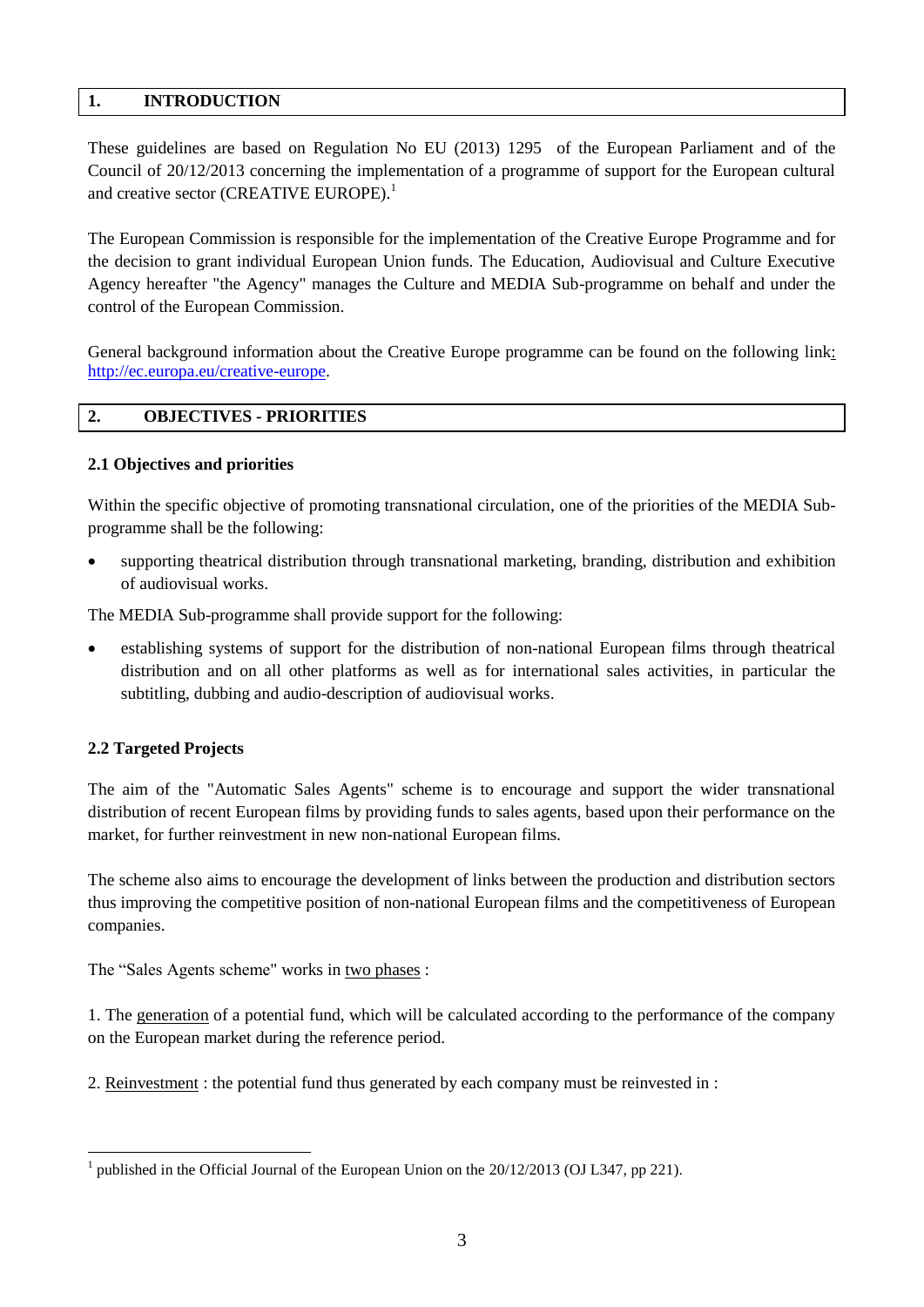- minimum guarantees or advances paid for the international sales rights on eligible European nonnational films;
- the promotion, marketing and advertising on the market of eligible non-national European films.

#### **3. TIMETABLE**

#### **3.1. Timetable for "Generation" Stage**

|             | <b>Stages</b>                        | Date or indicative period                    |
|-------------|--------------------------------------|----------------------------------------------|
| a           | Publication of the call              | March $2013$                                 |
| b)          | Deadline for submitting applications | 18 June $2014 - 12:00$ (noon, Brussels Time) |
| $\mathbf c$ | Evaluation period                    | 7 months from deadline                       |
|             | Notification letter                  | Feb-Mar 2015                                 |

As the completion of the process requires the prior completion of the Automatic Generation for the period, an additional delay may occur if this process is held up.

#### **3.2. Timetable for "Reinvestment" Stage**

Reinvestment applications must be sent to the Agency by **1st March 2016** They will be treated on a "first come – first served" basis. The potential fund which is not reinvested by the deadline will be lost.

#### **Earliest start date of the action:**

The international sales contract/agreement with the producer can be signed at the earliest on **18 June 2014** (generation deadline).

#### **Deadline for presentation of the reinvestment action:**

The reinvestment applications must be submitted to the Agency within 6 months of the signature of the international sales contract/agreement with the producer and no later than **1 st March 2016**

The potential fund which is not reinvested by the beneficiary by this deadline will be lost.

#### **Information to applicants and signature of the Grant Agreement / Decision:**

The intention is to inform applicants of the outcome of the selection procedure no later than 16 weeks after the relevant submission date. However for submissions sent prior to the completion of the generation, an additional delay may occur.

Reinvestment actions agreed by the Agency will be the subject of an Grant Agreement / Decision between the beneficiary and the Agency setting out the terms and conditions of the financial contribution granted.

#### **Period of eligibility of costs:**

The period of eligibility of costs starts on the date of the signature of the international sales contract and ends 18 months after this date.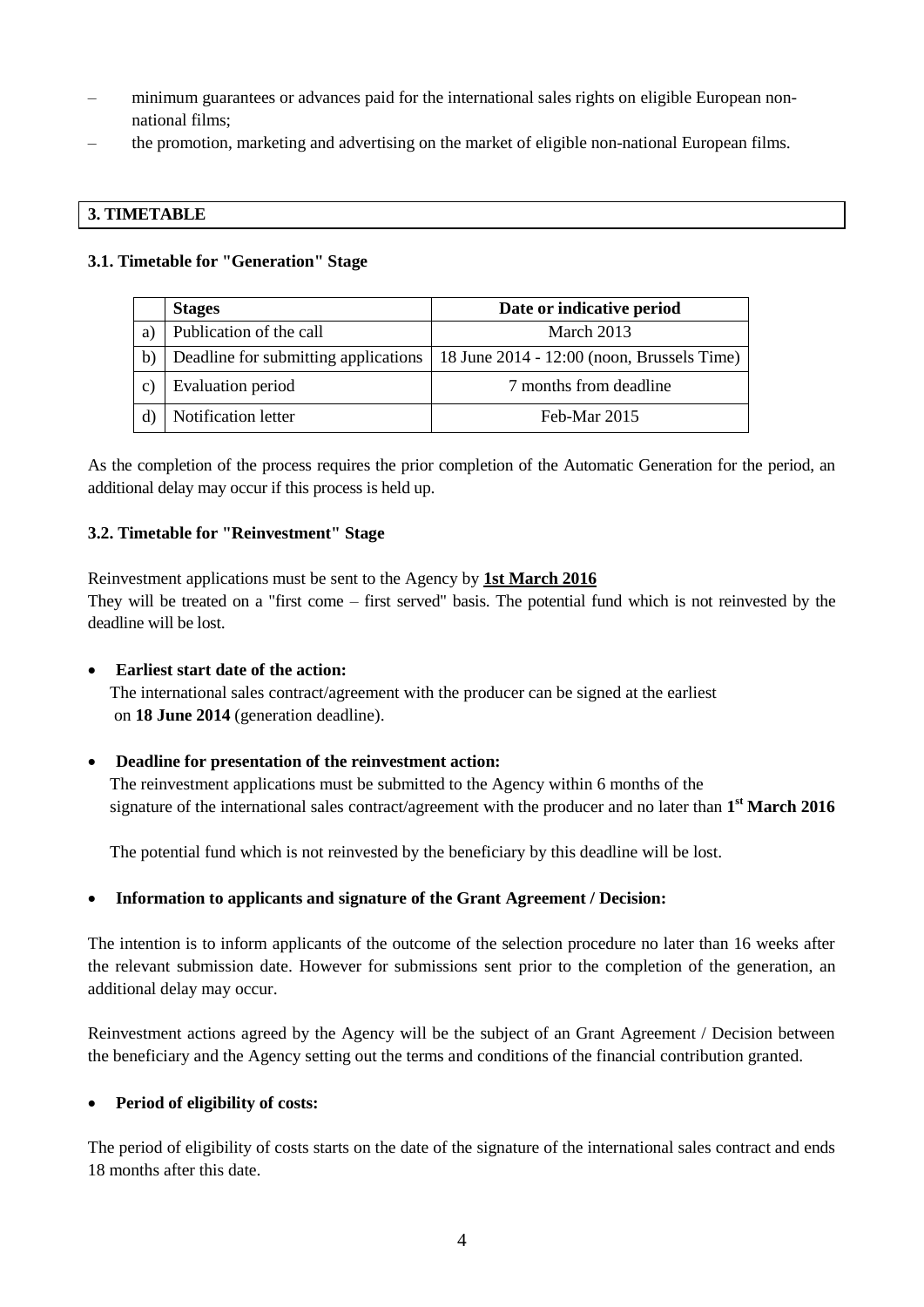Only those costs incurred by the beneficiary during the period of eligibility of costs will be eligible.

However, if after the signing of the agreement and the start of the action it becomes impossible for the beneficiary, for fully justified reasons beyond his control, to complete the action within the scheduled period, an extension to the eligibility period may be granted. A maximum extension of 6 additional months may be granted if requested before the deadline specified in the agreement.

#### **4. BUDGET AVAILABLE**

The total budget available for the co-financing of projects is estimated at EUR 2,75 M for 2014.

The amount of the financial contribution to be awarded will be determined within the limits of the available budgetary resources and with regards to the cost and nature of each proposed action.

The Financial contribution of the EU cannot exceed 60% of the total eligible costs of the action.

The beneficiary must guarantee the remaining financing.

"Generation": The total annual amount of potential funding available to each sales agent shall be determined on the basis of the recent European films sold by the sales agent in the reference period (2009-2013).

In the case of "Reinvestment", the amount of the financial contribution awarded to each company is determined with respect to the cost and nature of each proposed reinvestment action and the availability of the fund. Support will be in the form of a subsidy.

The Agency reserves the right not to distribute all the funds available.

#### **5. ELIGIBILITY CRITERIA**

Only applications which comply with the following criteria will be the subject of an in depth evaluation.

#### **5.1 Formal criteria**

In order to submit an electronic application, applicants must provide their Participant Identification Code (PIC) in the application form. The PIC can be obtained by registering the organisation in the Education, Audiovisual, Culture, Citizenship and Volunteering Participant Portal.<sup>2</sup>

The Participant Portal allows applicants, to upload or update the information related to their legal status and attach the requested legal and financial documents.

See the section on Registration in the Participant Portal for more information.

<sup>&</sup>lt;u>.</u>  $2$  The organisation has to register in the Unique Registration Facility (URF) hosted in the Education, Audiovisual, Culture, Citizenship and Volunteering Participant Portal. The Unique Registration Facility is a tool shared by other services of the European Commission. If the organisation already has a PIC that has been used for other programmes (for example the Research programmes), the same PIC is valid for the present call for proposals.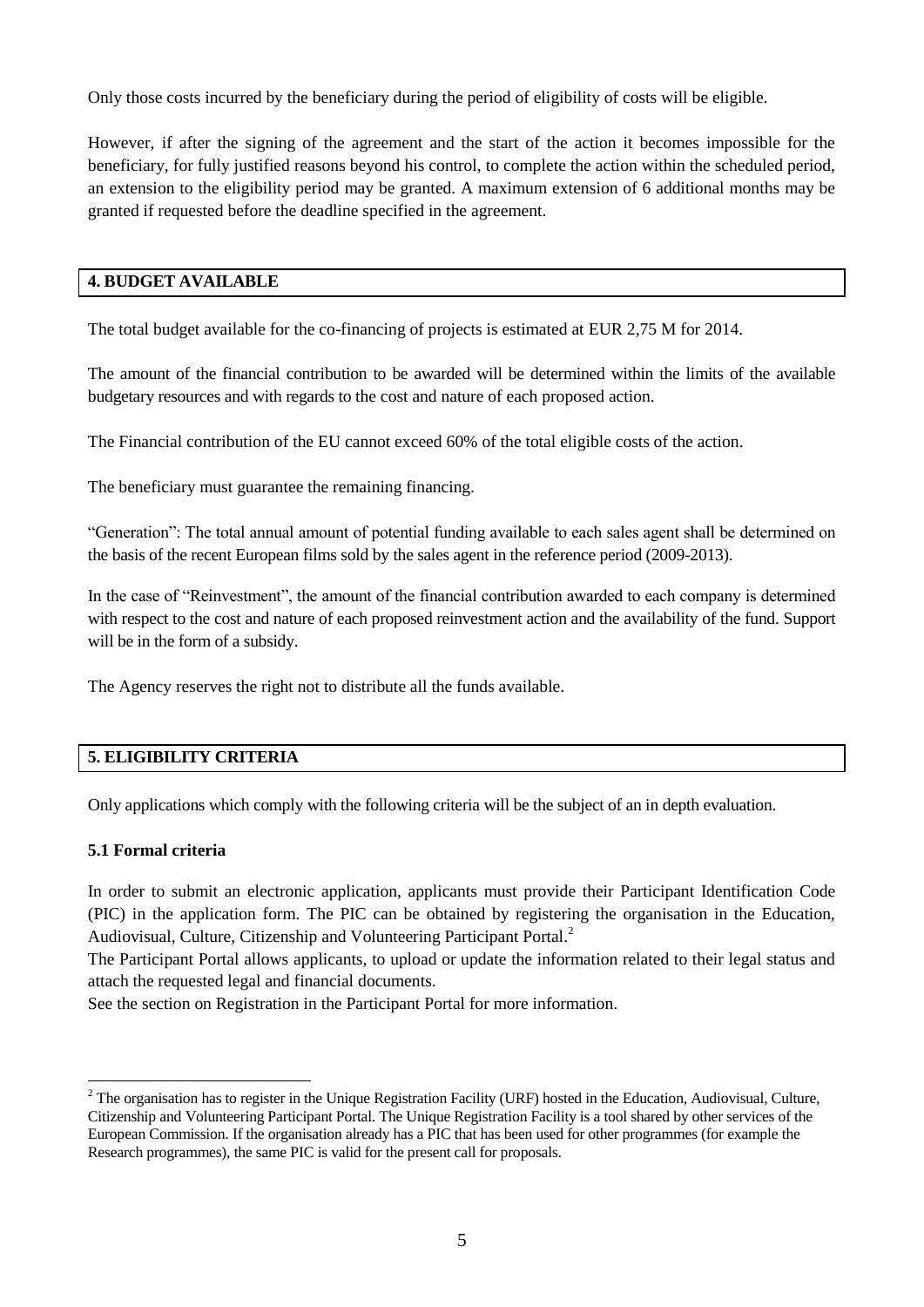Only proposals submitted in one of the EU official languages, preferably in English or French, using the official application form, completed in full, signed (original signatures or equivalent required) and received by the specified deadline, will be considered.

The application form must be accompanied by all the documents referred to in the application form.

#### **5.2 Eligible countries**

Applications from legal entities established in one of the following countries are eligible as long as all conditions referred to in Article 8 of the Regulation establishing the Creative Europe Programme are met and the Commission has entered into negotitations with the country:

- − EU Member States;
- − Acceding countries, candidate countries and potential candidates benefiting from a preaccession strategy, in accordance with the general principles and general terms and conditions for the participation of those countries in Union programmes established in the respective Framework Agreements, Association Council Decisions or similar agreements;
- − EFTA countries which are members of the EEA, in accordance with the provisions of the EEA Agreement;
- − The Swiss Confederation, on the basis of a bilateral agreement to be concluded with that country;
- − Countries of the European neighbourhood area in accordance with the procedures defined with those countries following the framework agreements providing for their participation in European Union programmes.

The Agency may select proposals from applicants in non EU countries, provided that, on the date of the award decision, agreements have been signed setting out the arrangements for the participation of those countries in the programme established by the Regulation referred to above.

(Updated list of countries that fulfil the conditions referred to in Article 8 of the Regulation and that the Commission has started negotiations with can be found on the following link:

<http://ec.europa.eu/culture/creative-europe/documents/eligible-countries.pdf>)

#### *Countries with a low production capacity*

The following countries are considered as countries with a low audiovisual production capacity: Austria, Belgium, Bosnia and Herzegovina, Bulgaria, Croatia, Cyprus, Czech Republic, Denmark, Estonia, Finland, Greece, Hungary, Ireland, Iceland, Lichtenstein, Latvia, Lithuania, Luxembourg, Malta, Norway, Netherlands Poland, Portugal, Romania, Slovakia, Slovenia, Sweden, Switzerland.

The following countries are considered as high production capacity countries: France, Germany, Italy, Spain, and United Kingdom.

#### **5.3 Eligible applicants**

#### European company:

Company owned, whether directly or by majority participation (i.e. majority of shares), by nationals of Member States of the European Union or nationals of the other countries participating in the MEDIA Subprogramme and registered in one of these countries.

European sales agents: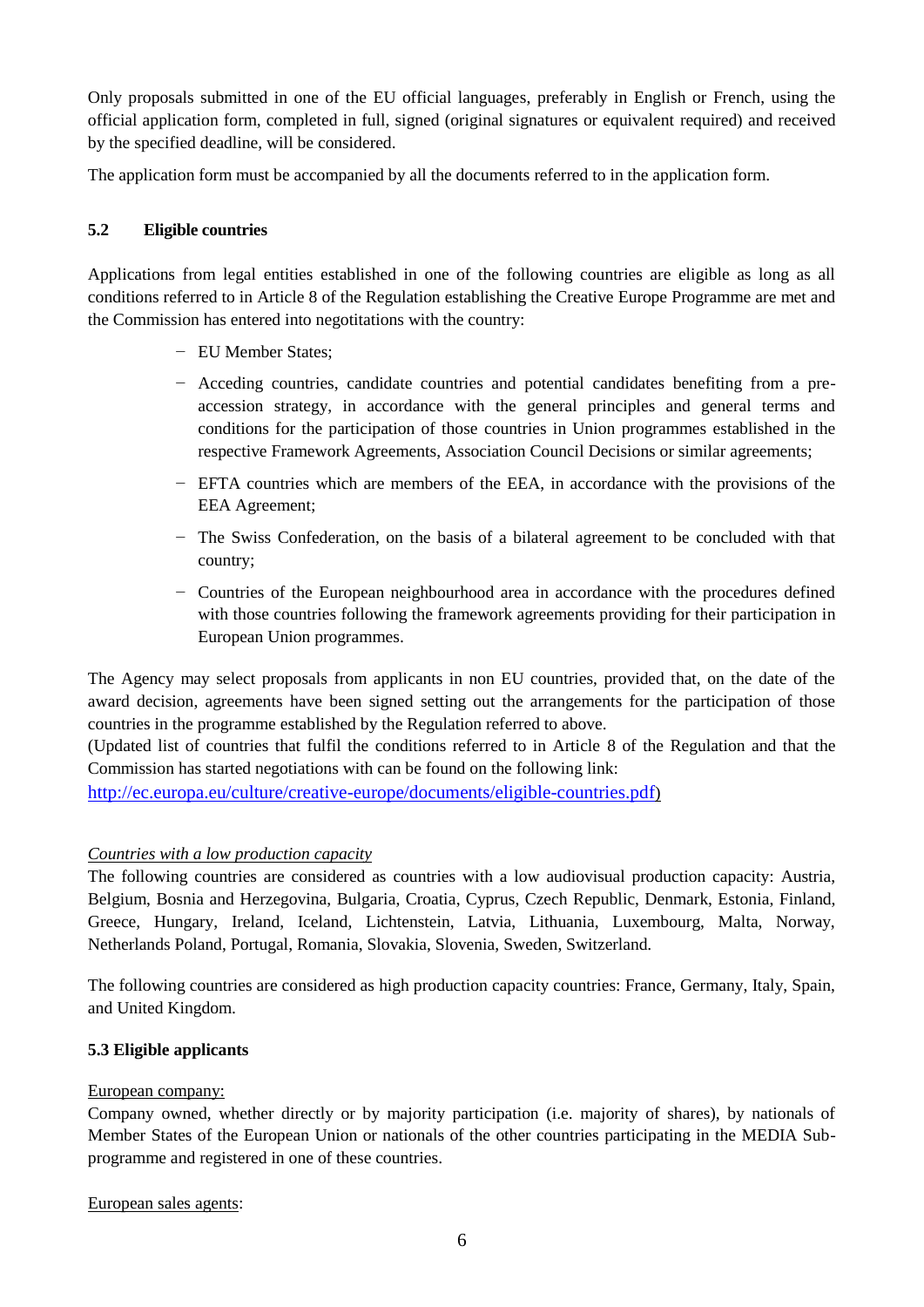Any European company acting as an intermediary agent for the producer, who specialises in the commercial exploitation of a film by marketing and licensing a film to distributors or other purchasers for foreign countries.

The sales agent must be appointed by the producer of the film by way of a written contract or agreement. A contract / agreement signed between a sales agent and a producer will be considered as an international sales contract / agreement only if it provides for the right of the sales agent to sell the film in **at least 10 countries** participating in the MEDIA Sub-programme.

#### **5.4 Eligible activities**

#### 1. Generation:

The generation of a potential fund, which will be calculated according to the international sales performance of the company on the European market in the reference period (2009-2013).

#### 2. Reinvestment:

Reinvestment of the potential fund thus generated by each company in:

- minimum guarantees or advances paid for the international sales rights on eligible European non-national films (module 1)

- the promotion, marketing and advertising on the market of eligible non-national European films presented (module 2).

International sales: Any commercial activity designed to promote and sell the exploitation rights to a cinematographic film on the marketplace, in particular to cinema distributors. This activity includes, inter alia :

- the negotiation and execution of contracts licensing the rights to exploit or exhibit the film;

- the promotion and advertising of the film in markets or festivals (screenings, advertising, promotional events)

- the design and dissemination towards potential buyers of promotional material for the film (EPK, stills, slides, "making-of", …)

- the design and dissemination towards the press (trade press or other) and the potential audience of the film of promotional material and information (web site, …).

Cinema / Theatrical distribution: Any commercial activity designed to bring to the attention of a wide audience a film for the purpose of exploitation in cinema theatres. Such activity may include aspects of the technical publishing of an audio-visual work (dubbing and subtitling, striking of prints, circulation of prints, etc.) as well as marketing and promotional activities (production of trailers and publicity material, the purchase of advertising space, the organisation of promotional events etc.).

The films must comply with the following criteria:

- it must be a work of fiction (including animated films) or documentary, with a minimum duration of 60 minutes;
- it must have its first copyright established in 2009 at the earliest;
- it must not consist of alternative content (operas, concerts, performances, etc.), advertising, pornographic or racist material or advocate violence;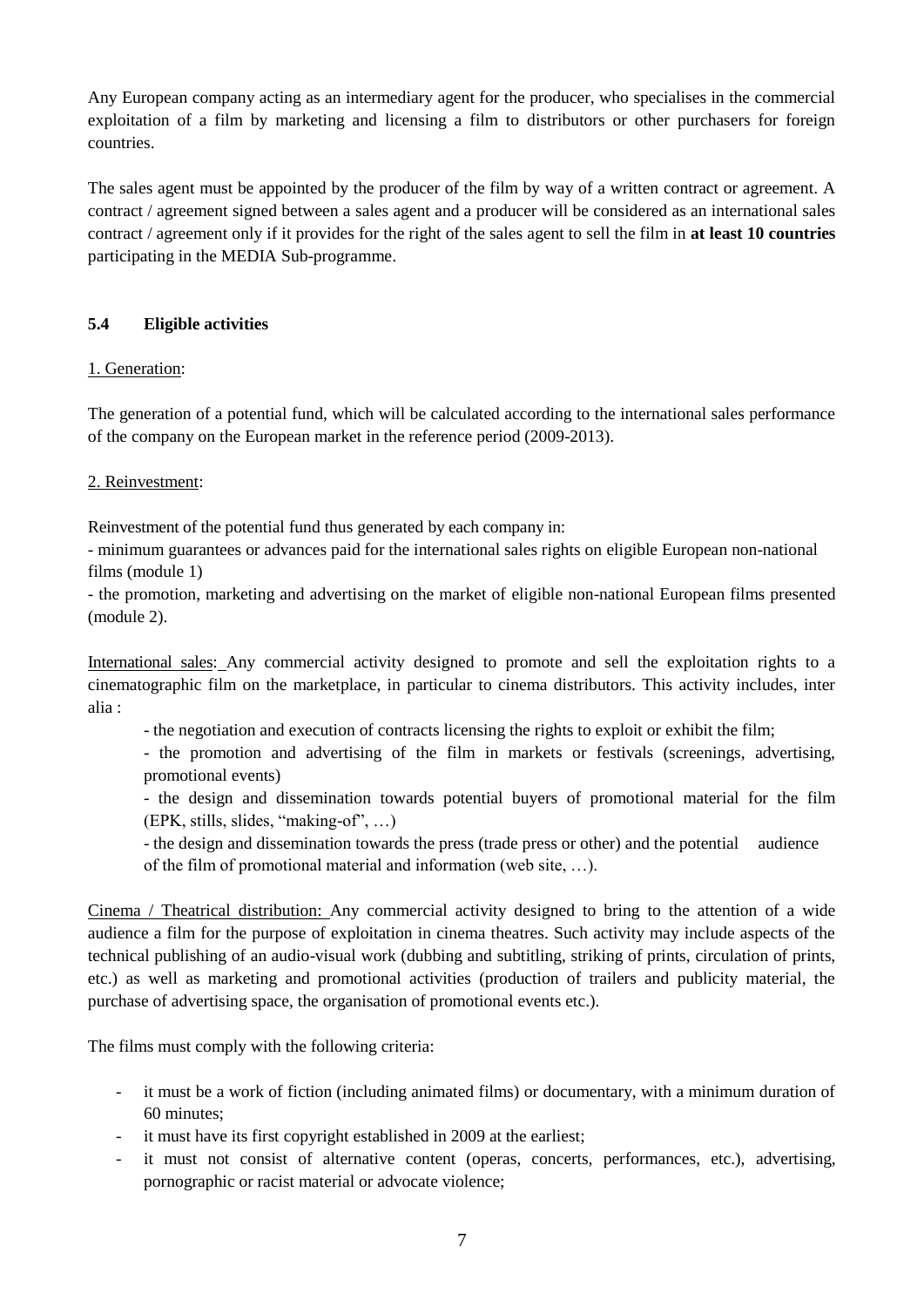- it must be have been majority produced by a producer or producers established in the countries participating in the MEDIA Sub-programme. To be considered as the actual producers the production companies must be credited as such. Other elements such as creative control, ownership of exploitation rights and share of profits may also be taken into account to determine who the actual producer is;
- the work must be produced with the significant participation of professionals who are nationals/residents of countries participating in the MEDIA Sub-programme. 'Significant participation' is defined as having more than 50% of the points on the basis of the table below, (e.g. having 10 or more points in the case of a work of fiction or the biggest share of points if the total is less than 19 as is normally the case for documentaries or animation films where all of the categories are not usually included in the credits):

| Nationals/residents of countries participating in | Points         |
|---------------------------------------------------|----------------|
| the MEDIA sub-programme                           |                |
| Director                                          | 3              |
| Scriptwriter                                      | 3              |
| Composer                                          |                |
| Actor 1                                           | $\mathfrak{D}$ |
| Actor 2                                           | $\overline{2}$ |
| Actor 3                                           | $\mathfrak{D}$ |
| Artistic Director/Production Design               |                |
| Director of Photography                           |                |
| Editor                                            |                |
| Sound                                             |                |
| Shooting location                                 |                |
| Laboratory                                        |                |
| Total                                             | 19             |

National / Non-national European film:

European films will be considered as "national" in that member state or country participating in the MEDIA Sub-programme whose nationals/residents have participated in the highest proportion in the making of the film, on the basis of the points table shown above. They will be considered as "non-national" in all the other countries.

#### **6. EXCLUSION CRITERIA**

#### **6.1. Exclusion from participation**

Applicants will be excluded from participating in the call for proposals procedure if they are in any of the following situations:

(a) they are bankrupt or being wound up, are having their affairs administered by the courts, have entered into an arrangement with creditors, have suspended business activities, are the subject of proceedings concerning those matters, or are in any analogous situation arising from a similar procedure provided for in national legislation or regulations;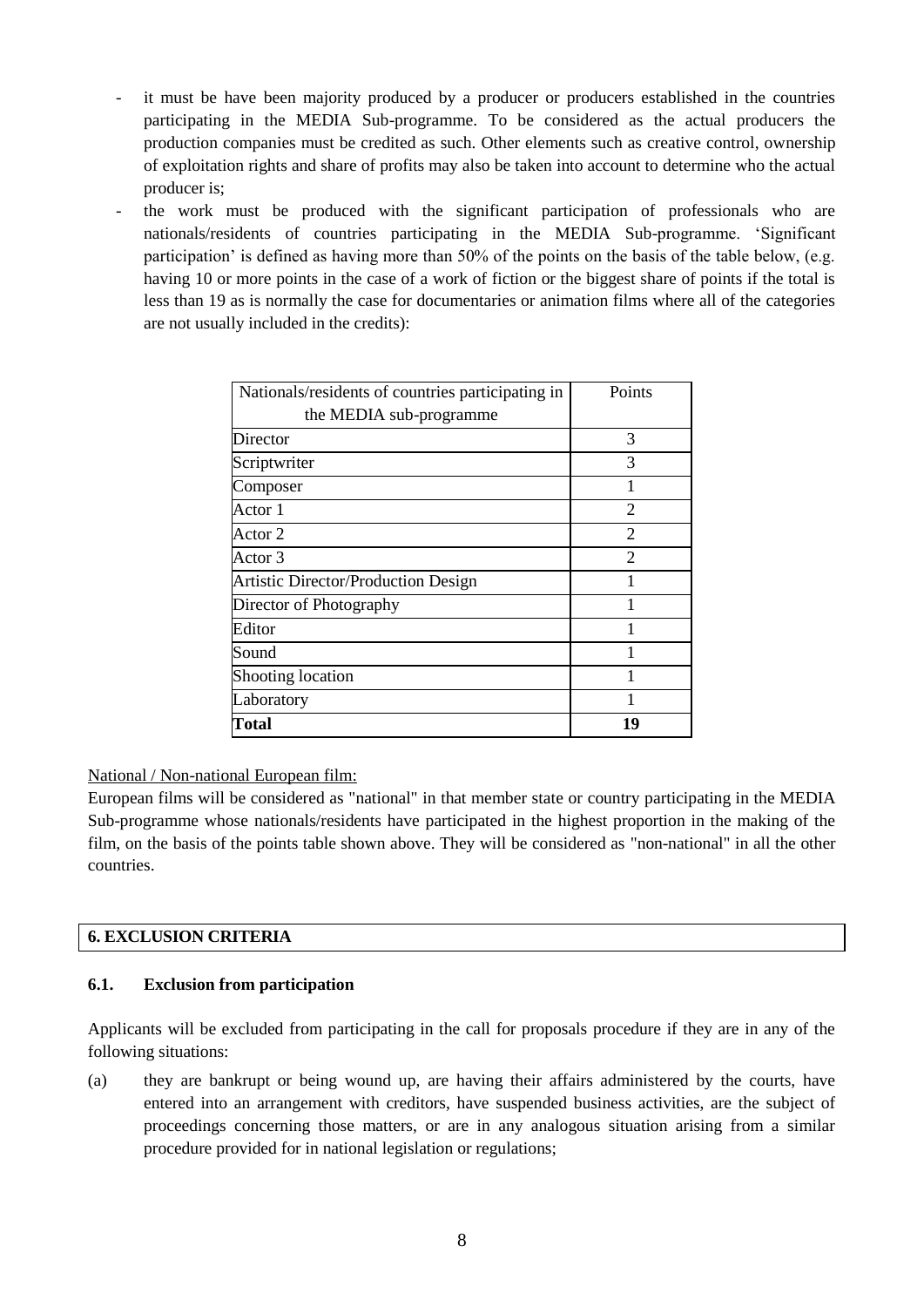- (b) they or persons having powers or representation, decision making or control over them have been convicted of an offence concerning their professional conduct by a judgment of a competent authority of a Member States which has the force of res judicata;
- (c) they have been guilty of grave professional misconduct proven by any means which the responsible authorising officer can justify including by decisions of the EIB and international organisations;
- (d) they are not in compliance with their obligations relating to the payment of social security contributions or the payment of taxes in accordance with the legal provisions of the country in which they are established or with those of the country of the responsible authorising officer or those of the country where the grant agreement is to be performed;
- (e) they or persons having powers or representation, decision making or control over them have been the subject of a judgment which has the force of res judicata for fraud, corruption, involvement in a criminal organisation, money laundering or any other illegal activity, where such an illegal activity is detrimental to the Union' financial interests;
- (f) they are currently subject to an administrative penalty referred to in Article 109(1) of the Financial Regulation.

#### **6.2 Exclusion from award**

Applicants will not be granted financial assistance if, in the course of the grant award procedure, they:

- (a) are subject to a conflict of interests;
- (b) are guilty of misrepresentation in supplying the information required by the Agency as a condition of participation in the grant award procedure, or fail to supply this information.
- (c) find themselves in one of the situations of exclusion referred to in the above section 6.1.

Administrative and financial penalties may be imposed on applicants who are guilty of misrepresentation or are found to have seriously failed to meet their contractual obligations under a previous grant award procedure.

#### **6.3 Support documents**

Applicants for a grant exceeding EUR 60.000 must sign a declaration on their honour certifying that they are not in one of the situations referred to in the above sections 6.1. and 6.2, filling in the relevant form attach to the application form accompanying the call for proposals and available at [https://eacea.ec.europa.eu/creative-europe/funding/distribution-support-sales-agents\\_en](https://eacea.ec.europa.eu/creative-europe/funding/distribution-support-sales-agents_en)[.](https://eacea.ec.europa.eu/creative-europe/funding/distribution-support-sales-agents_en)

#### **7. SELECTION CRITERIA**

Applicant organisations must have stable and sufficient sources of funding (financial capacity) to maintain their activity throughout the period during which the action is being carried out or the year for which the grant is awarded and to participate in its funding. They must have the professional competencies and qualifications required to complete the proposed action (operational capacity).

Applicants must submit a declaration on their honour, completed and signed, attesting to their status as a legal person and to their financial and operational capacity to complete the proposed activities.

#### **7.1. Operational Capacity**

In order to permit an assessment of their operational capacity, organisations applying for a grant above EUR 60.000 must submit, together with their applications: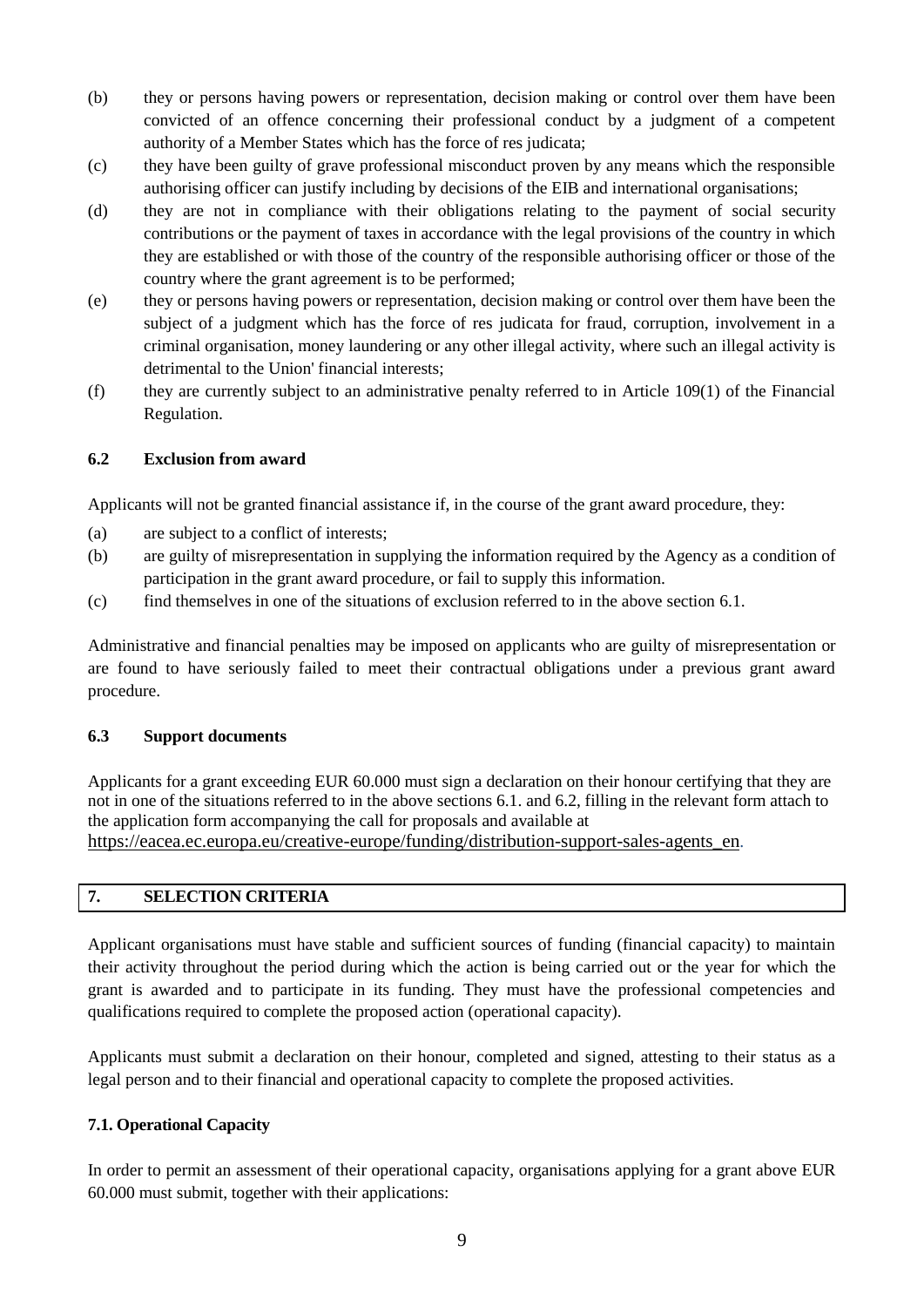the curriculum vitae of the legal representative of the company and of the Head of International Sales (if they are not the same person);

#### **7.2. Financial Capacity**

Applicants must have stable and sufficient sources of funding to maintain their activity throughout the period during which the action is being carried out or the year for which the grant is awarded and to participate in its funding. The applicants' financial capacity will be assessed on the basis of the following supporting documents to be submitted with the application:

- a) Low value grants ( $\leq$  EUR 60 000): - a declaration on their honour.
- b) Grants > EUR 60 000:
	- a declaration on their honour

- the financial statements (including the balance sheet, the profit and loss accounts and the annexes) of the last two financial years for which the accounts have been closed

- financial capacity form provided for in the application form, filled in with the relevant statutory accounting figures, in order to calculate the ratios as detailed in the form.

- c) Grants for an action  $>$  EUR 750 000, in addition to the above:
	- an audit report produced by an approved external auditor certifying the accounts for the last financial year available.

In the event of an application grouping several applicants, the above thresholds shall apply to each applicant.

On the basis of the documents submitted, if the Agency considers that financial capacity is not satisfactory, it may:

- request further information;
- propose a grant agreement or decision without pre-financing;
- propose a grant agreement or decision without pre-financing but an interim payment based on expenses already occurred;
- propose a grant agreement or decision with a pre-financing covered by a bank guarantee (see section 9.2 below);
- reject the application.

The required documents and forms should be provided at least once per year.

#### **8. AWARD CRITERIA**

#### **8.1 Generation Stage**

A potential fund will be attributed to eligible European sales agents on the basis of their performance on the European markets (i.e. countries participating in the MEDIA Sub-programme) in the reference period (2009- 2013).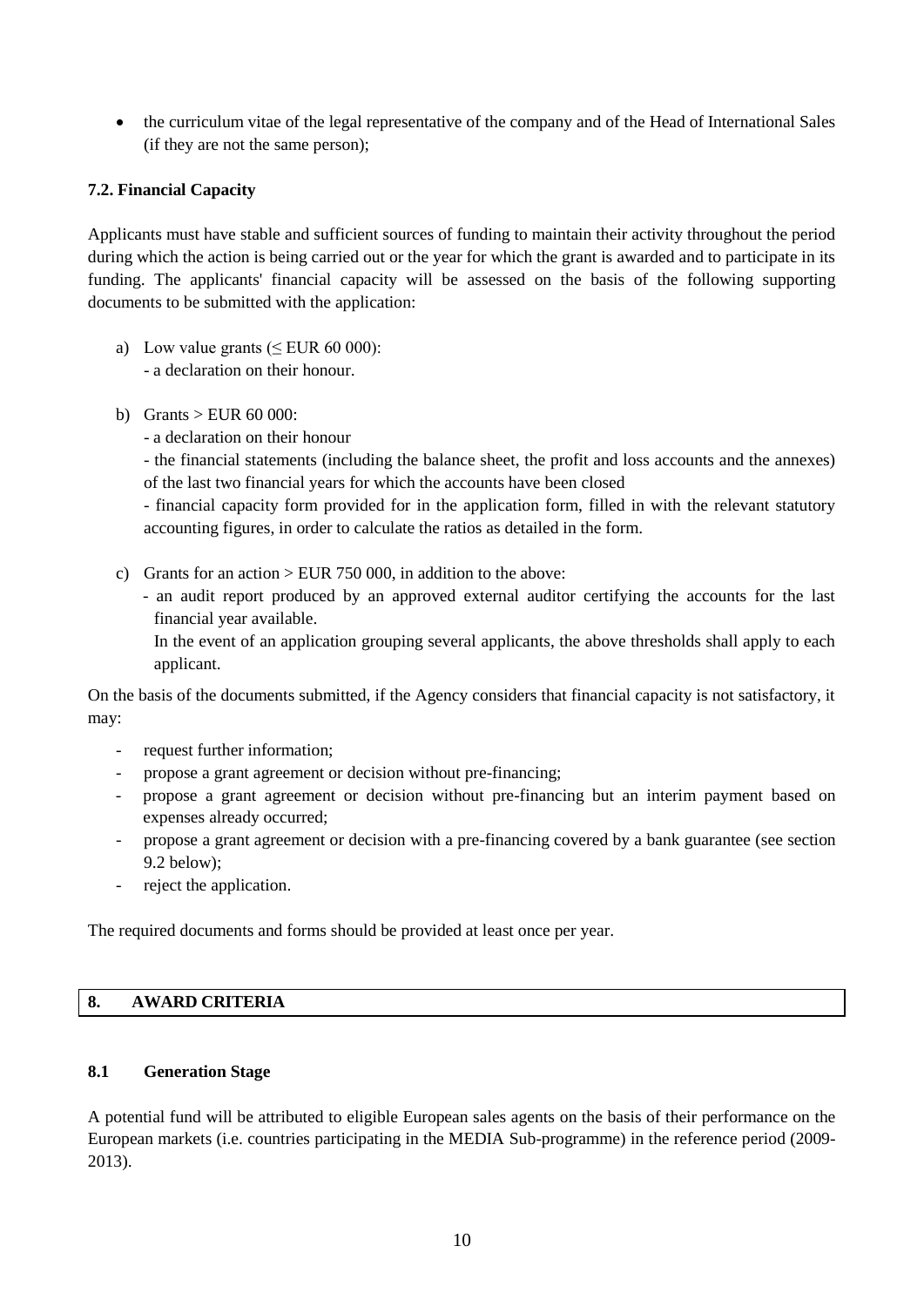The support will take the form of a potential fund available to sales agents for further investments in recent non-national European films.

Within the limit of the budgetary resources available, the potential fund available for each Sales Agent will be calculated on the following basis:

Step 1. The applicant sales agent shall provide evidence of its activity as a sales agent for European cinematographic films. To this end, the sales agent shall prove that:

- it was, between  $01/01/2009$  and  $31/12/2013$ , the appointed sales agent of **at least 8 eligible European films** (**of which** at least **1 non-national** film), for which the agreement with the producer provided the right to sell the film in at least 10 countries participating to the MEDIA Sub-programme; the mandate must be signed and take effect within the reference period,
- **and** that, **during the same period**, for **at least 3 of these films in at least 3 countries**  participating in the MEDIA Sub-programme, outside the country of origin of the films there was a theatrical release as evidenced by distributor declarations to the Automatic scheme of the MEDIA Sub-programme.

In exceptional circumstances where the national theatrical release has not been reported to the Automatic scheme, the declaration of the applicant sales agent may be accepted in the event that it is accompanied by independent proof which can reasonably be verified by the Agency.

If this first step is successfully completed, the sales agent shall be entitled to a potential support of **EUR 20.000,00.**

Step 2. If (and only if) the applicant sales agent has completed successfully the conditions set out for the first step, an additional potential fund will be calculated on the basis of **the total potential fund generated under the latest call of the Cinema Automatic scheme for theatrical distribution** by the non-national films:

- 20 % for films from countries with a high production capacity (DE, ES, FR, IT, UK);
- 30 % for films coming from other countries with a low production capacity;

The amounts indicated above are provisional and may be subject to modification depending upon the budgetary resources available.

Shall the sum of generated funds exceed 3M€ under each call, each potential fund will be reduced proportionally.

Following the calculation of the potential fund generated, the Agency will inform each beneficiary of the amount of potential Fund available for reinvestment.

The generation stage is a method to calculate a maximum potential fund to be reinvested in new projects depending upon the budget available. The notification to the sales agent of the potential Fund generated does not constitute a claim on the European Commission/Agency.

All other information supplied shall be treated as confidential.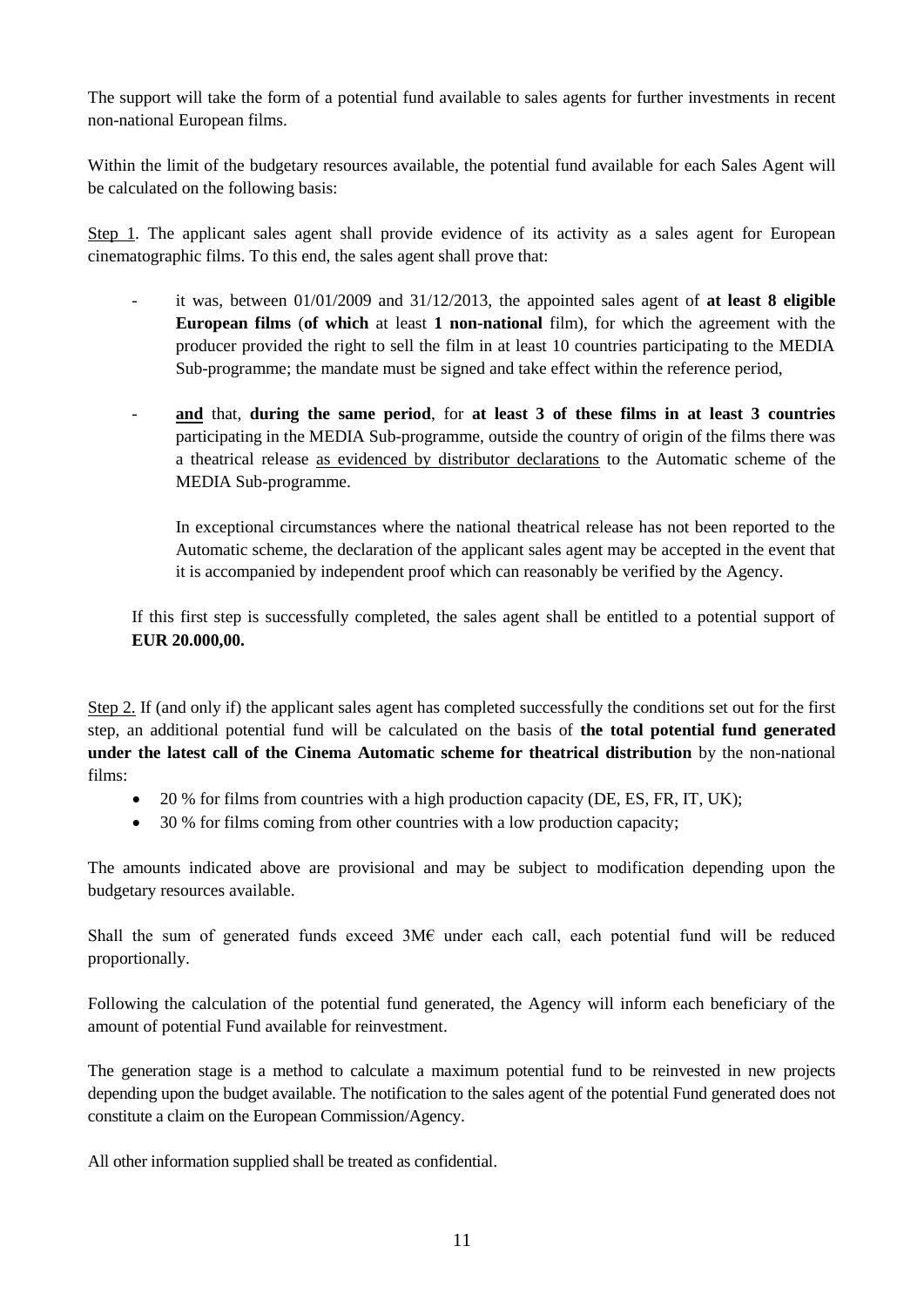#### **8.2 Reinvestment Stage**

The fund generated may only be used through reinvestment projects.

The potential Fund can be reinvested in:

| Module 1: | Minimum Sales Guarantees for eligible European non-national films      |
|-----------|------------------------------------------------------------------------|
| Module 2: | Promotion and marketing costs for eligible European non-national films |

The potential Fund can be reinvested in one or several films. Reinvestments in Module 1 (MG) and in Module 2 (promotion costs) for the same film are allowed.

Please note that these reinvestment projects will only be processed by the Agency after the letter informing the beneficiary of the amount of the potential fund has been sent. Reinvestment projects will be treated on the basis and within the limits of the fund generated by the sales agent as calculated and notified by the Agency. Reinvestment projects must be approved by the Agency.

Reinvestment of the potential fund into completed actions is impossible.

Combining funds generated by different reference years and under different calls into a single reinvestment project is not permitted, which means that the last request for a financial contribution to a reinvestment project will be limited to the balance of the current fund.

Reinvestment projects approved by the Agency will be the subject of an agreement between the beneficiary and the Agency setting out the terms and conditions of the financial contribution granted.

#### *Amount of the financial contribution to a reinvestment project*

The amount of the fund that may be requested for a given reinvestment project may not exceed a certain percentage of the total cost of the proposed reinvestment project, defined in the following table:

| Maximum percentage of the reinvestment project's costs to be covered by the fund |      |  |  |
|----------------------------------------------------------------------------------|------|--|--|
| Module 1 (MG) : Licence agreement signed before completion of the                | 60%  |  |  |
| principal photography of the film                                                |      |  |  |
| Module 1 (MG) : Licence agreement signed after completion of the                 | 50 % |  |  |
| principal photography of the film                                                |      |  |  |
| Module $2(P&A)$                                                                  | 50 % |  |  |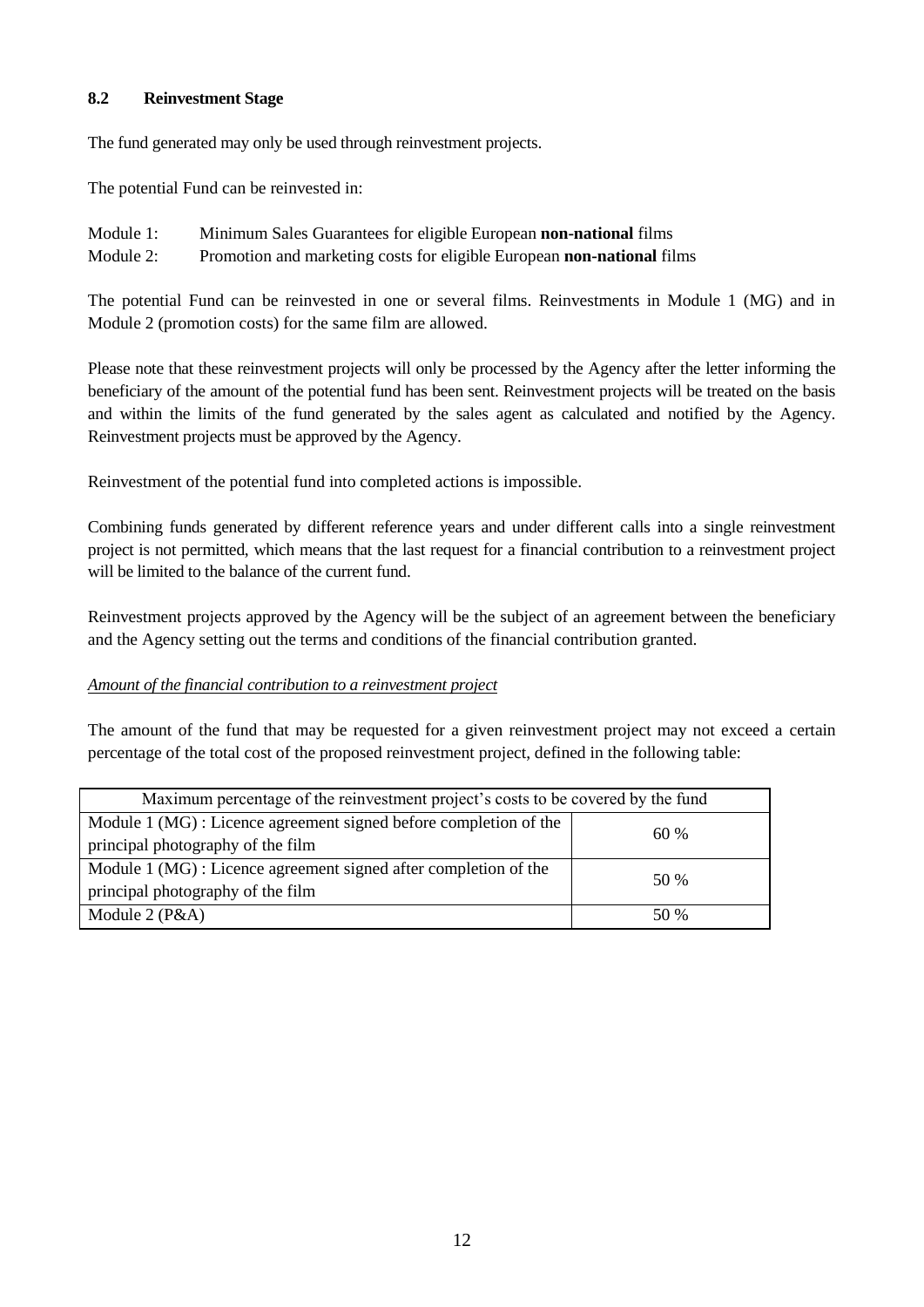#### **9. FINANCIAL CONDITIONS**

An EU grant is an incentive to carry out activities that would not be possible without the support of the Union. It is based on the principle of co-financing. The EU grant supplements the applicant organisation's own financial involvement and/or any national, regional or private support it may have obtained.

Acceptance of an application by the Agency does not constitute an undertaking to award a grant equal to the amount requested by the beneficiary. Furthermore, under no circumstances may the amount awarded exceed the amount requested.

The awarding of a grant does not establish an entitlement for subsequent years. The award of a potential fund does not constitute an undertaking to support the reinvestment projects.

Any support from the MEDIA Sub-programme shall remain the exclusive property of the beneficiary. Union Law and the general conditions of any eventual contract offered to a beneficiary clearly lay down the fact that the Union Contribution (grant) "shall be used by the Beneficiary solely, exclusively and directly in discharging eligible expenses incurred".

#### **9.1 Contractual provisions and payment procedures**

In the event of definitive approval by the Agency, a Grant Agreement/Decision, drawn up in euro and detailing the conditions and the level of funding will be sent to the beneficiary.

- $\triangleright$  In case of beneficiaries established outside the European Union: the 2 copies of the original agreement must be signed by the beneficiary and returned to the Agency immediately. The Agency will sign them last.
- $\triangleright$  In case of beneficiaries established within the European Union Member States: the Grant Decision must not be returned to the Agency. The general conditions applicable to the decision (General Conditions II.a) are available in the 'Documents register' of the Agency website [https://eacea.ec.europa.eu/about-eacea/document-register\\_en#calls](https://eacea.ec.europa.eu/about-eacea/document-register_en#calls)

As regards grant decisions, beneficiaries understand that:

Submission of a grant application implies acceptance of these General Conditions. These General Conditions bind the beneficiary to whom the grant is awarded and shall constitute an annex to the Grant Decision.

A pre-financing payment of 60% will be transferred to the beneficiary within 30 days:

- of notification of the grant decisions,

- of the date when the last of the two parties signs the agreement (for grant agreements) and all the possible guarantees are received.

Pre-financing is intended to provide the beneficiary with a float.

The account or sub-account indicated by the beneficiary must make it possible to identify the funds transferred by the Agency.

The Agency will establish the amount of the final payment to be made to the beneficiary on the basis of the final reports.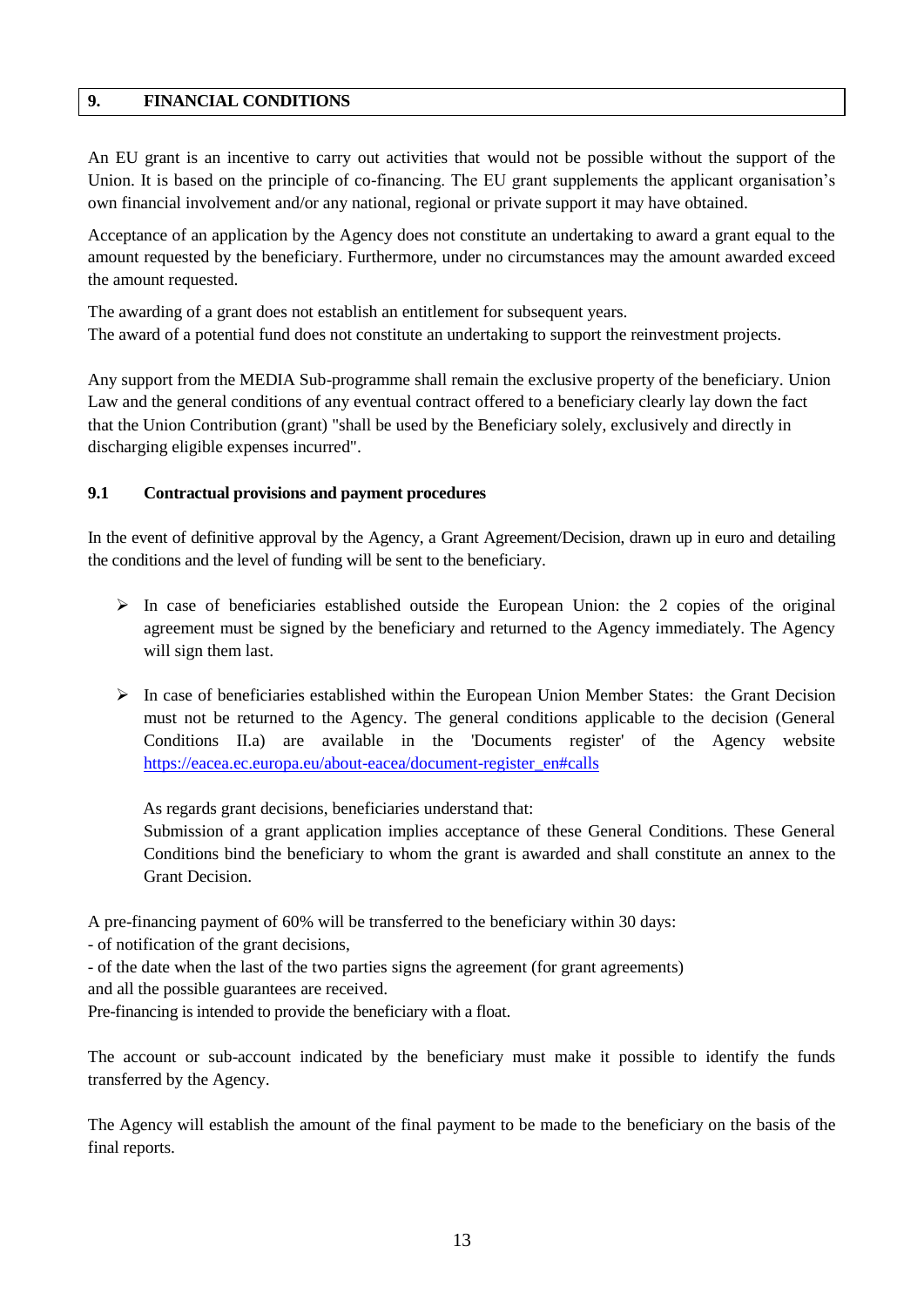#### **9.2 Guarantee**

In the event that the applicant's financial capacity is not satisfactory, a pre-financing guarantee for up to the same amount as the pre-financing may be requested in order to limit the financial risks linked to the prefinancing payment.

The financial guarantee, in euro, shall be provided by an approved bank or financial institution established in one of the Member State of the European Union. When the beneficiary is established in a third country, the authorising officer responsible may agree that a bank or financial institution established in that third country may provide the guarantee if he considers that the bank or financial institution offers equivalent security and characteristics as those offered by a bank or financial institution established in a Member State. Amounts blocked in bank accounts shall not be accepted as financial guarantees.

The guarantee may be replaced by a joint and several guarantees by a third party or by a joint guarantee of the beneficiaries of an action who are parties to the same grant agreement

The guarantee shall be released as the pre-financing is gradually cleared against interim payments or payments of balances to the beneficiary, in accordance with the conditions laid down in the grant agreement.

#### **9.3 Double financing**

Subsidised actions may not benefit from any other Union or Eurimages funding for the same activity. (Eurimages. i.e. European cinema support from the Council of Europe).

To ensure this, they must give details in their application form of any other grant requests other than those submitted to the MEDIA Sub-programme which they have submitted or intend to submit to the European Institutions or to Eurimages during the same budgetary year, stating in each case the budget heading, the European Union programme and the amount requested.

#### **9.4 Funding method**

- 9.4.1 **Lump sum grant:** Not applicable
- 9.4.2 Budget-based financing
- $\checkmark$  General provisions

Budget-based grants are calculated on the basis of a detailed estimated budget. The budget attached to the application form must be complete and in balance, i.e. total estimated expenditure must equal total revenue, including the requested MEDIA grant. The budget must indicate clearly the costs that are eligible for European Union funding. The European Union grant is limited to a maximum co-financing rate of 60% of eligible costs.

The budget must be drawn up in Euro. Applicants not based in the euro zone must use the exchange rate published in the Official Journal of the European Union and applicable on the month of the reinvestment application. This exchange rate is available from the Creative Europe Desks and from the web site of the European Commission at<http://ec.europa.eu/budget/inforeuro/> ).

Part of the total estimated eligible expenses must be financed from sources other than the Union grant. Applicants must indicate the sources and amounts of any other funding received or applied for in the same financial year for the implementation of the project concerned.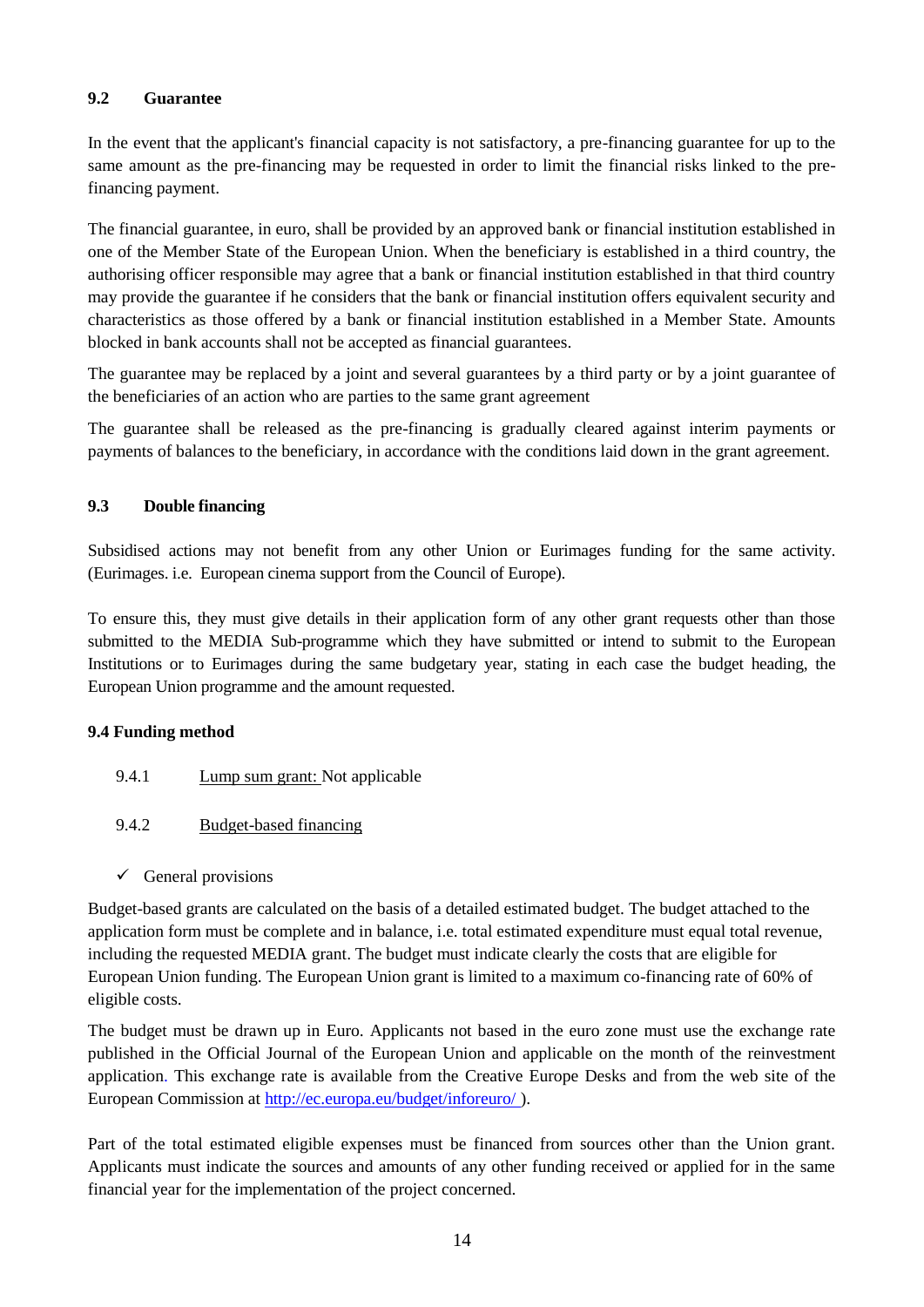The allocated amount may not exceed the amount requested.

EU grants may not have the purpose or effect of producing a profit within the framework of the action of the beneficiary. **Profit shall be defined as a surplus of receipts over the eligible costs incurred by the beneficiary, when the request is made for payment of the balance.** In this respect, where a profit is made, the Agency shall be entitled to recover a percentage of the profit corresponding to the Union contribution to the eligible costs actually incurred by the beneficiary to carry out the action.

#### $\checkmark$  Eligible costs

Eligible costs of the action are costs actually incurred by the beneficiary, which meet the following criteria:

 they are incurred during the duration of the action as specified in the Grant Agreement/Decision, with the exception of costs relating to final reports and certificates on the action/action's financial statements and underlying accounts;

The period of eligibility of costs starts on the date of the signature of the international sales contract and ends 18 months after this date. Only those costs incurred by the beneficiary during the period of eligibility of costs will be eligible

- they are connected with the subject of the Agreement/Decision and they are indicated in the estimated overall budget of the action;
- they are necessary for the implementation of the action which is the subject of the grant;
- they are identifiable and verifiable, in particular being recorded in the accounting records of the beneficiary and determined according to the applicable accounting standards of the country where the beneficiary is established and according to the usual cost-accounting practices of the beneficiary;
- they comply with the requirements of applicable tax and social legislation;
- they are reasonable, justified, and comply with the requirements of sound financial management, in particular regarding economy and efficiency.

The beneficiary's internal accounting and auditing procedures must permit direct reconciliation of the costs and revenue declared in respect of the action with the corresponding accounting statements and supporting documents.

The eligible direct costs for the action are those costs which, with due regard for the conditions of eligibility set out above, are identifiable as specific costs directly linked to the performance of the action or the work programme and which can therefore be booked to it directly. In particular, the following direct costs are eligible, provided that they satisfy the criteria set out in the previous paragraph:

#### Eligible costs for reinvestment in Module 1 (MG)

Only the costs of the Minimum Guarantee or Advance set out in the international sales contract/ agreement signed between the sales agent and the producer of the film will be eligible.

A contract/agreement signed between a sales agent and a producer will be considered as an international sales contract/agreement only if it provides for the right of the sales agent to sell the film in at least 10 countries participating to the MEDIA Sub-programme.

#### Eligible costs for reinvestment in Module 2 (P&ACosts)

#### *Heading 1: Advertising and promotion costs*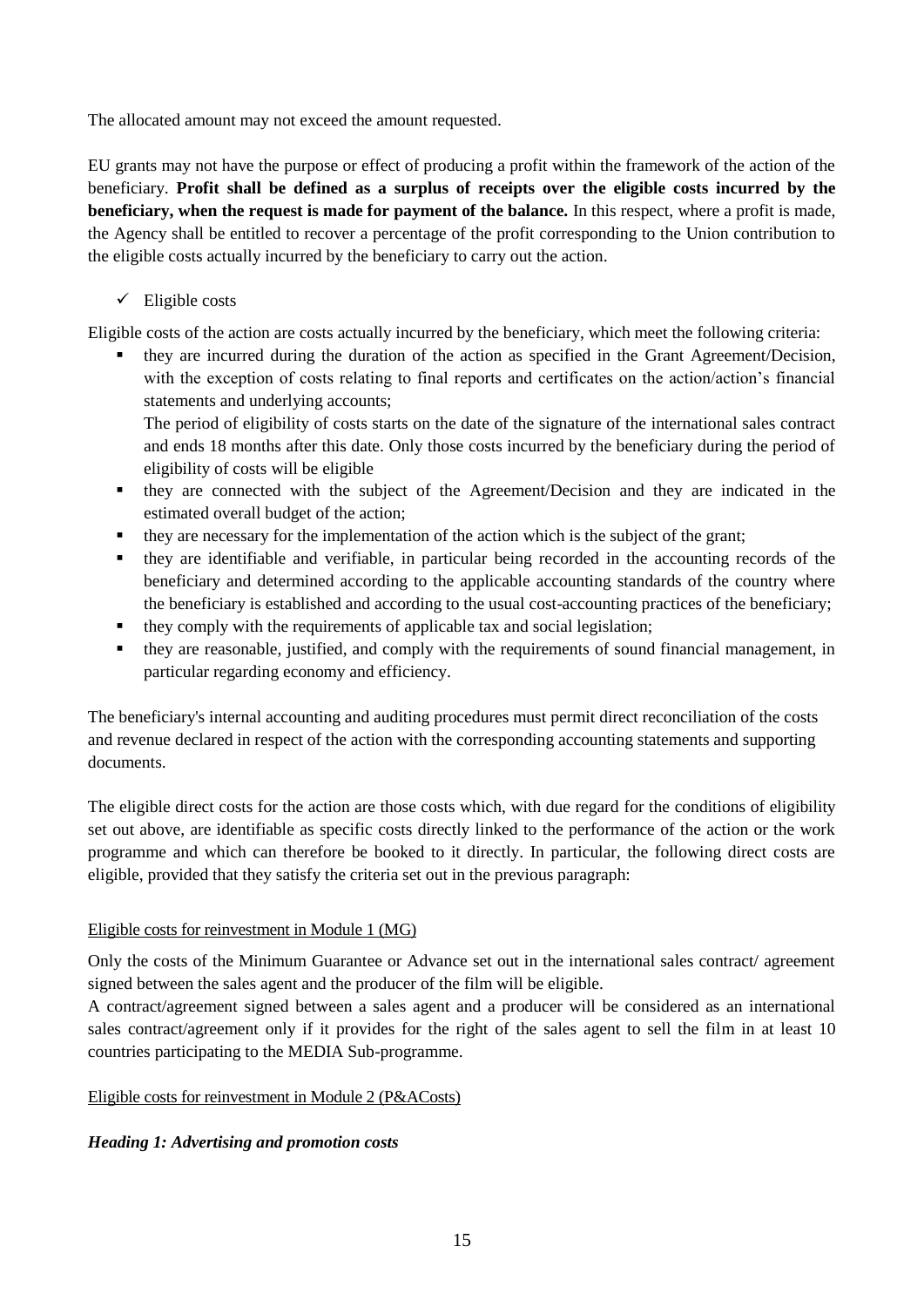**1.1 Publicity Material :** Production of trailers/teaser; making of showreels/promoreels design, layout and printing of the posters; artwork, production of advertising spots for radio,TV and internet, flyers, postcards, design and layout of press advertising, etc.

**1.2 Publicity Space:** purchase of advertising spaces (posters in markets / festivals, professional press)

**1.3 Promotion material:** press files, organisation of market / festival screenings, organisation of press screenings, organisation of test-screenings or recruited audience screenings, production of an EPK (electronic press kit), DVD or Digital Beta for promotional purposes, travel and accommodation of the director / cast of the film for the promotion of the film, design and construction of a web site / homepage for the promotion of the film, etc.

#### *Heading 2: Optical and digital costs*

**2.1 Optical Costs:** This sub-heading includes the costs related to the optical manufacturing and circulation of the prints for the exploitation of the film in the cinemas: striking of an internegative and prints of the film, dubbing and subtitling the prints of the film, insurance, transport and taxes, prints maintenance.

**2.2 Digital Costs:** This sub-heading includes all digital costs related to the production of DCPs, including delivery for the exploitation of the film in the cinemas, insurance and taxes.

**2.3 Dubbing and subtitling (including translation):** All costs related to the dubbing and the subtitling of the film, including the translation costs.

#### *Heading 3: Other Costs*

**3.1 Audit Fees:** In the framework of the execution of an eventual financial support agreement, the Agency requires the beneficiary to produce a statement of the final costs. This document must be certified by an approved auditor external to the company on the basis of justifying documents and the accountancy records of the beneficiary. Therefore the costs of this

certification are the only costs eligible beyond the eligibility period.

**3.2 All other Costs:** A space is provided in the form for the disclosure of other costs, directly linked to the actions which are not expressly provided for in the form. These "other costs" must not fall under costs listed under Chapter 9.6 'ineligible costs' and have to be clearly identified and detailed in the application form and/or in the financial report for them to be eligible. Moreover, those costs associated with the normal running of the company are not eligible under this heading.

Non deductible VAT is eligible unless it is related to activities of the public authorities in the Member States.

#### **Eligible Indirect costs (administrative costs)**

A flat-rate amount, not exceeding 7% of the eligible direct distribution costs of the action is eligible under indirect costs, representing the beneficiary's general administrative costs which can be regarded as chargeable to the action (i.e. rent of company offices, insurance, maintenance costs, telecommunications, postal charges, heating, lighting, water, electricity, office supplies, rental of stands on markets and festivals).

Indirect costs may not include costs entered under another budget heading.

Applicants's attention is drawn to the fact that in the case of organisations receiving an operating grant, indirect costs are no longer eligible under specific actions.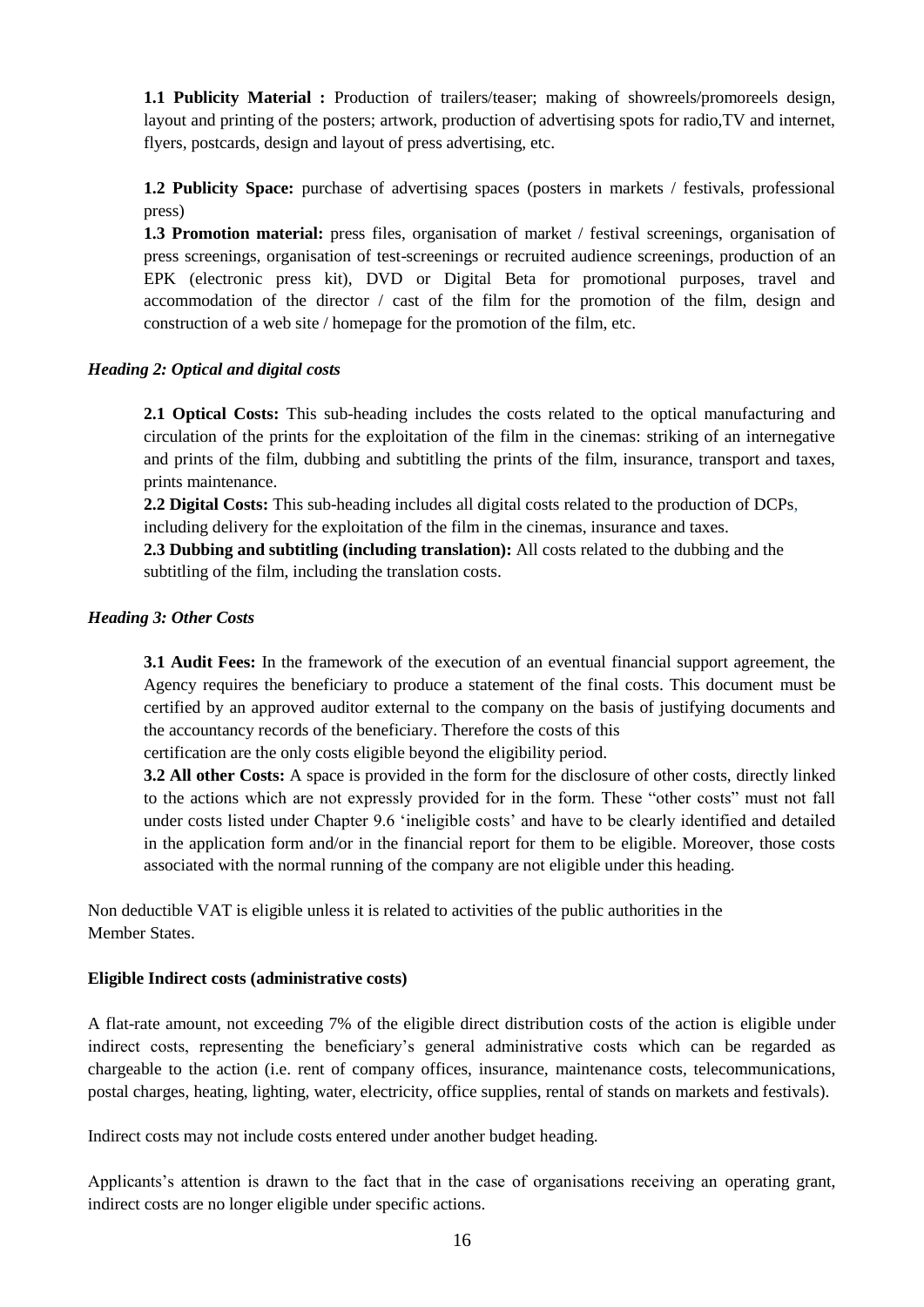#### $\checkmark$  Ineligible costs

The following costs shall not be considered eligible:

- return on capital,
- debt and debt service charges,
- provisions for losses or debts,
- interest owed.
- doubtful debts,
- exchange losses,
- costs of transfer from the Agency charged by the bank of the beneficiary;
- costs declared by the beneficiary and covered by another action receiving a European Union grant.
- contributions in kind
- excessive or reckless expenditure
- personnel costs
- travel and subsistence of staff
- purchase of equipment

Costs which are directly re-invoiced by the sales agents to third parties, such as producers or distributors, are not considered as eligible costs.

 $\checkmark$  Calculation of the final award

The Agency will establish the final amount of the grant on the basis of the following documents:

- a final report providing details of the implementation and results of the action/work programme ;

- the final financial statement of costs actually incurred,

In case of "Module 2" grants for an action inferior to EUR 60.000, the beneficiary is required to submit, in support of the final payment, a copy of the following underlining documents:

the invoices related to the budget item "Optical and Digital costs"

In cases of grants for an action between EUR 60.000 and EUR 750 000, the beneficiary is required to submit, in support of the final payment, a "Report of Factual Findings on the Final Financial Report - Type I" produced by an approved auditor or in case of public bodies, by a competent and independent public officer.

The procedure and the format to be followed by an approved auditor or in case of public bodies, by a competent and independent public officer, are detailed in the following "Guidance Notes":

[http://eacea.ec.europa.eu/about/documents/guidance-notes-audit-type-i\\_11.2012\\_en.pdf](http://eacea.ec.europa.eu/about/documents/guidance-notes-audit-type-i_11.2012_en.pdf)

The use of the report format set by the "Guidance Notes" is compulsory.

In cases of grants for an action of EUR 750 000 or more, when the cumulative amounts of request for payment is at least EUR 325 000, the beneficiary is required to submit, in support of the final payment, a "Report of Factual Findings on the Final Financial Report - Type II" produced by an approved auditor or in case of public bodies, by a competent and independent public officer. The certificate shall certify, in accordance with a methodology approved by the Agency, that the costs declared by the beneficiary in the financial statements on which the request for payment is based are real, accurately recorded and eligible in accordance with the Grant Agreement/Decision.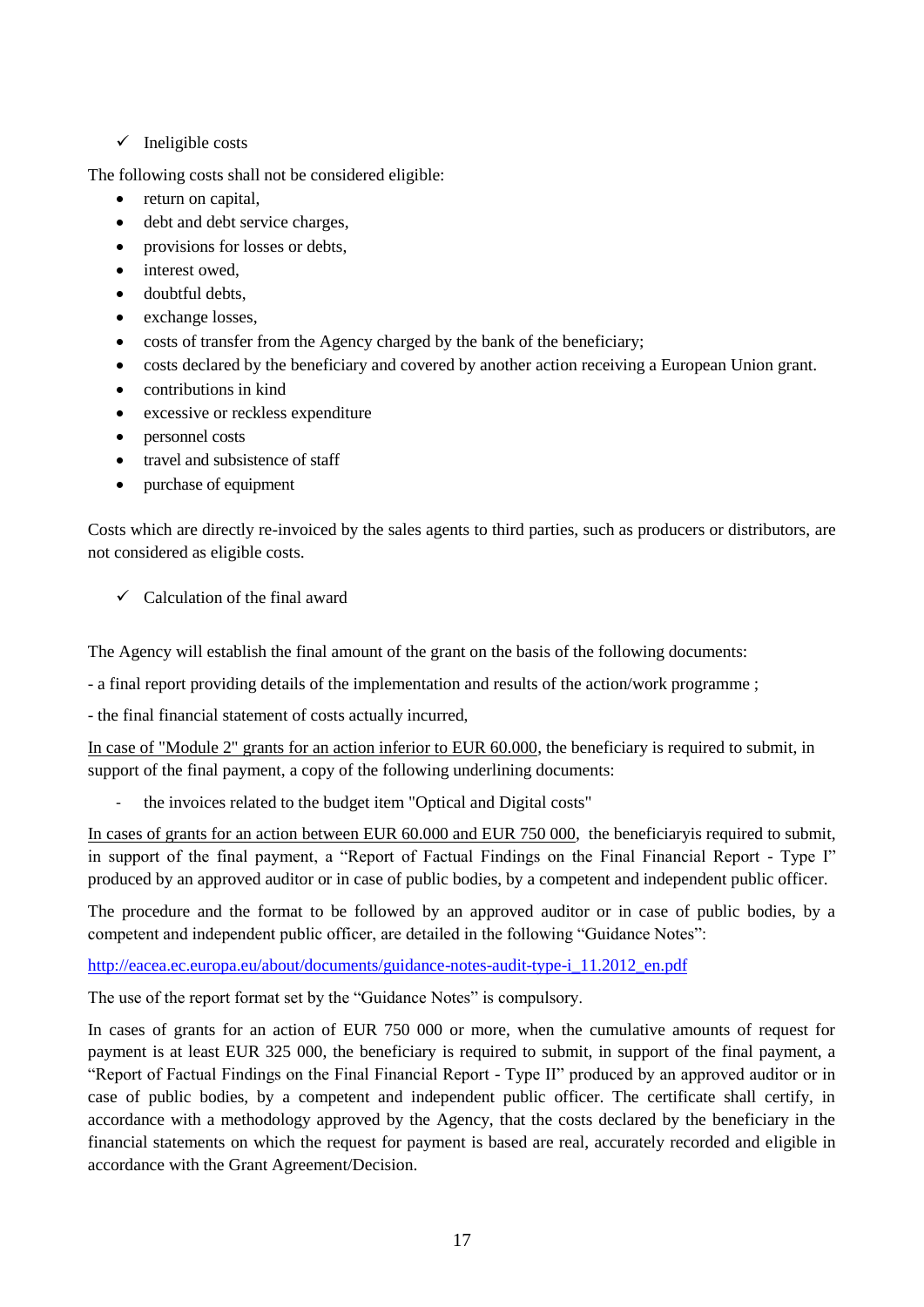The procedure and the format to be followed by an approved auditor or in case of public bodies, by a competent and independent public officer, are detailed in the following "Guidance Notes":

[http://eacea.ec.europa.eu/about/documents/guidance-notes-audit-type-ii\\_11.2012\\_en.pdf](http://eacea.ec.europa.eu/about/documents/guidance-notes-audit-type-ii_11.2012_en.pdf)

The use of the report format set by the "Guidance Notes" is compulsory.

The calculation of the final grant amount by the Agency is based on a detailed final financial statement of the beneficiary, accompanied by supporting documentation for the incurred expenditure. If the eligible costs actually incurred by the beneficiary are lower than anticipated, the Agency will apply the rate of co-financing stated in the Grant Agreement/Decision to the expenditure actually incurred. The Agency also reserves the right to reduce the amount of the grant if the organisation has not fully implemented the agreed project/work programme.

Where applicable, the beneficiary will be required to reimburse any excess amounts paid by the Agency in the form of pre-financing.

#### **10. SUB-CONTRACTING AND AWARD OF PROCUREMENT CONTRACT**

Where the implementation of the action or the work programme requires the award of procurement contracts (implementation contracts), the beneficiary must award the contract to the bid offering best value for money or the lowest price (as appropriate), avoiding conflicts of interests and retain the documentation for the event of an audit.

Sub-contracting, i.e. the externalisation of specific tasks or activities which form part of the action/work programme as described in the proposal and which cannot be performed by the beneficiary itself must satisfy the conditions applicable to any implementation contract (as specified above) and in addition to them the following conditions:

- it may only cover the implementation of a limited part of the action;

- it must be justified having regard to the nature of the action and what is necessary for its implementation;

- it must be clearly stated in the proposal or prior written authorisation from the Agency must be obtained.

#### **11. PUBLICITY, COMMUNICATION AND DISSEMINATION**

#### **11.1 Publicity**

All grants awarded in the course of a financial year must be published on the Internet site of the European Union institutions during the first half of the year following the closure of the budget year in respect of which they were awarded. The information may also be published using any other appropriate medium, including the Official Journal of the European Union.

The beneficiary authorises the Agency to publish the following information in any form and medium, including via the Internet:

- the beneficiary's name and locality,
- the amount awarded
- the nature and purpose of the grant.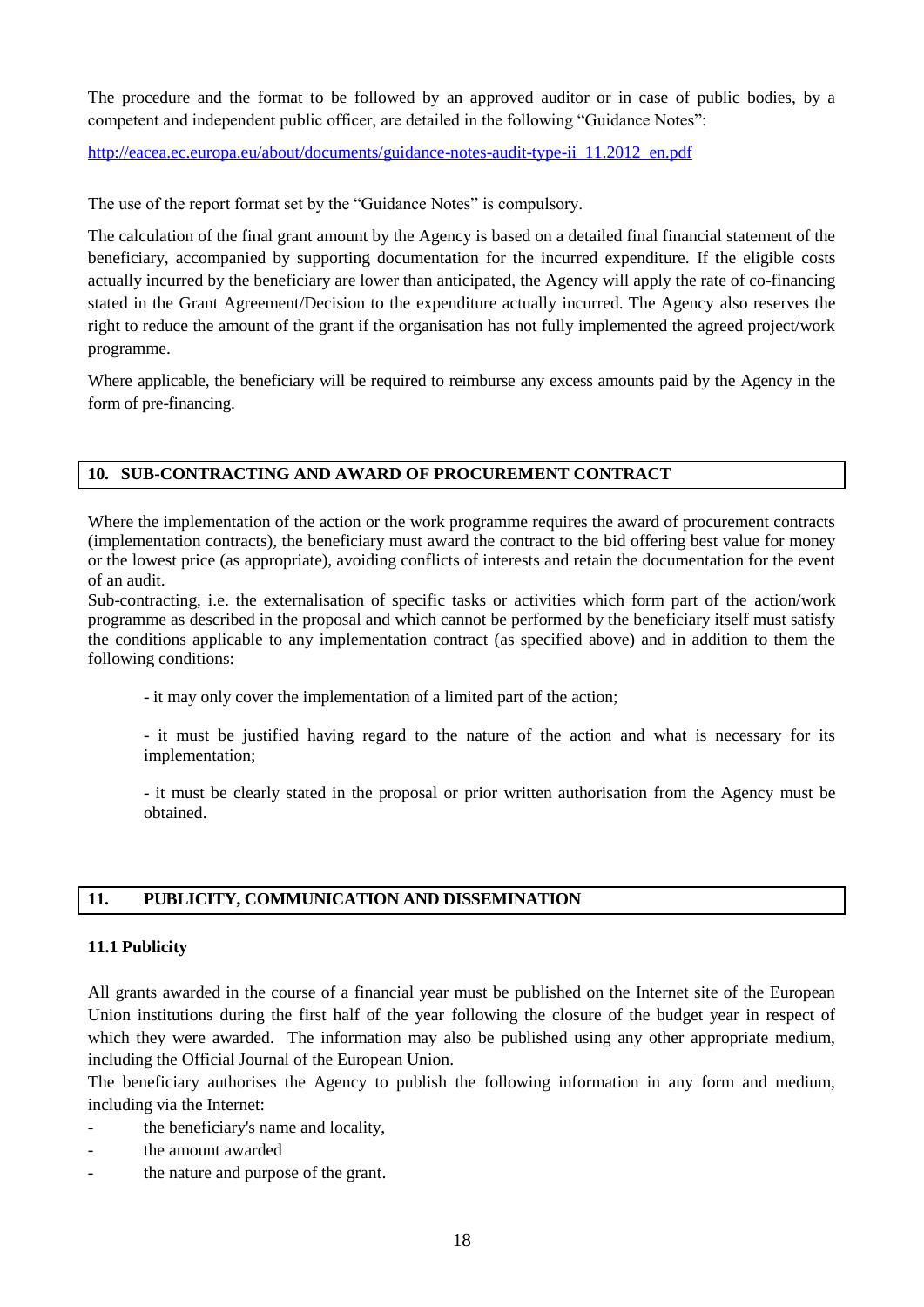Upon a reasoned and duly substantiated request by the beneficiary, the Agency may agree to forgo such publicity, if disclosure of the information indicated above would threaten the safety of the beneficiaries or harm their business interests.

Beneficiaries must clearly acknowledge the European Union's contribution in all publications or in conjunction with activities for which the grant is used. The name and logo of the programme must appear on all publications, posters, programmes and other products created in relation to the co-financed action.

The logo of the Creative Europe Programme can be downloaded from the following address: [http://ec.europa.eu/dgs/education\\_culture/promo/creative-europe/eps/eps.zip](http://ec.europa.eu/dgs/education_culture/promo/creative-europe/eps/eps.zip)

#### **11.2 Communication and dissemination**

To maximise impact, projects should have a clear and strong strategy for communication and dissemination of their activities and results, and applicants must provide enough time and resources to communicate and interact appropriately with peers, audiences and local communities as appropriate.

The Commission together with the Agency may identify good practices and prepare relevant dissemination materials to be shared within and across all participating countries and beyond.

Data and results from projects will be made freely available to be used by stakeholders, policy makers and others in a wide range of ways.

Beneficiaries may be required to attend and to participate in events organised by the European Commission or the Agency to share their experience with other participants and/or policy makers.

#### **12. DATA PROTECTION**

All personal data (such as names, addresses, CVs, etc.) will be processed in accordance with Regulation (EC) No 45/2001 of the European Parliament and of the Council of 18 December 2000 on the protection of individuals with regard to the processing of personal data by the European Union institutions and bodies and on the free movement of such data.

Unless marked as optional, the applicant's replies to the questions in the application form are necessary to evaluate and further process the grant application in accordance with the specifications of the call for proposals. Personal data will be processed solely for that purpose by the department or Unit responsible for the Union grant programme concerned (entity acting as data controller). Personal data may be transferred on a need to know basis to third parties involved in the evaluation of applications or in the grant management procedure, without prejudice of transfer to the bodies in charge of monitoring and inspection tasks in accordance with European Union law. The applicant has the right of access to, and to rectify, the data concerning him or her. For any question relating to these data, please contact the Controller. Applicants have the right of recourse to the European Data Protection Supervisor at any time. A detailed Privacy statement, including contact information, is available on the Agency's website:

[http://eacea.ec.europa.eu/about/documents/calls\\_gen\\_conditions/eacea\\_grants\\_privacy\\_statement.pdf](http://eacea.ec.europa.eu/about/documents/calls_gen_conditions/eacea_grants_privacy_statement.pdf)

Applicants and, if they are legal entities, persons who have powers of representation, decision-making or control over them, are informed that, should they be in one of the situations mentioned in:

- the Commission Decision of 16.12.2008 on the Early Warning System (EWS) for the use of authorising officers of the Commission and the executive agencies (OJ, L 344, 20.12.2008, p. 125), or

- the Commission Regulation of 17.12.2008 on the Central Exclusion Database – CED (OJ L 344, 20.12.2008, p. 12),

their personal details (name, given name if natural person, address, legal form and name and given name of the persons with powers of representation, decision-making or control, if legal person) may be registered in the EWS only or both in the EWS and CED, and communicated to the persons and entities listed in the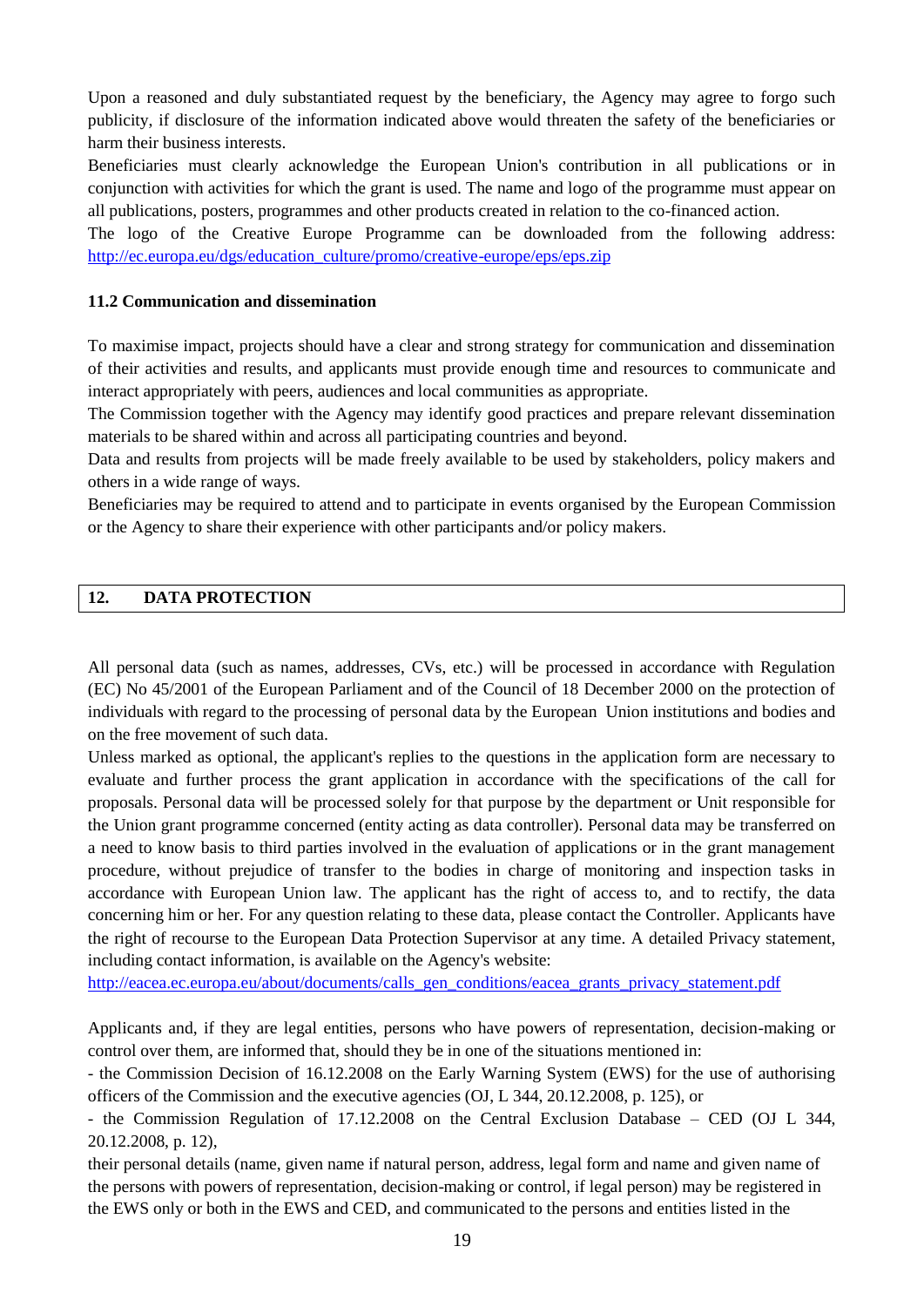above-mentioned Decision and Regulation, in relation to the award or the execution of a procurement contract or a Grant Agreement or Decision.

#### **13. PROCEDURE FOR THE SELECTION OF PROPOSALS**

#### **13.1. Publication**

Following the adoption of the Annual Work Programme, the call for proposals will be published in the Official Journal of the European Union and will be accessible on the MEDIA Sub-programme website at the following address: [https://eacea.ec.europa.eu/creative-europe/funding/distribution-support-sales](https://eacea.ec.europa.eu/creative-europe/funding/distribution-support-sales-agents_en)[agents\\_en](https://eacea.ec.europa.eu/creative-europe/funding/distribution-support-sales-agents_en).

#### **13.2 Registration in the Participant Portal**

Before submitting an electronic application, applicants will have to register their organisation in the Education, Audiovisual, Culture, Citizenship and Volunteering Participant Portal and receive a Participant Identification Code (PIC). The PIC will be requested in the application form.

The Participant Portal is the tool through which all legal and financial information related to organisations will be managed. Information on how to register can be found in the portal under the following address: <http://ec.europa.eu/education/participants/portal>

The tool also allows applicants to upload different documents related to their organisation. These documents have to be uploaded once and will not be requested again for subsequent applications by the same organisation.

Details on the supporting document that need to be uploaded in the portal can be found on the following link: [https://eacea.ec.europa.eu/creative-europe/funding/distribution-support-sales-agents\\_en](https://eacea.ec.europa.eu/creative-europe/funding/distribution-support-sales-agents_en)

#### **13.3 Submission of the grant application**

For this action, an online application system has been set up. Grant applications must be drawn up in one of the official EU languages, using the online form (eForm) specifically designed for this purpose. To facilitate the assessment of the application, an English or French translation of the documents relevant to the assessment of the project must be submitted.

The eForm can be obtained on the Internet at the following address: <https://eacea.ec.europa.eu/PPMT/>

Proposals for both Generation and Reinvestments must be submitted by the relevant deadlines mentioned in the call for proposals and in Section "3. Timetable" of the present Guidelines **before 12:00 CET/CEST (Midday, Brussels time)**, using the online application form.

Please note that no other method of submission of an application will be accepted. Applications submitted in any other way will be automatically rejected. No exceptions will be made.

Make sure that you have officially submitted your eForm and that you have received an e-mail acknowledging receipt of your submission with a project reference number.

Applicants shall ensure that all the documents requested and mentioned in the eForms are attached to the eForm.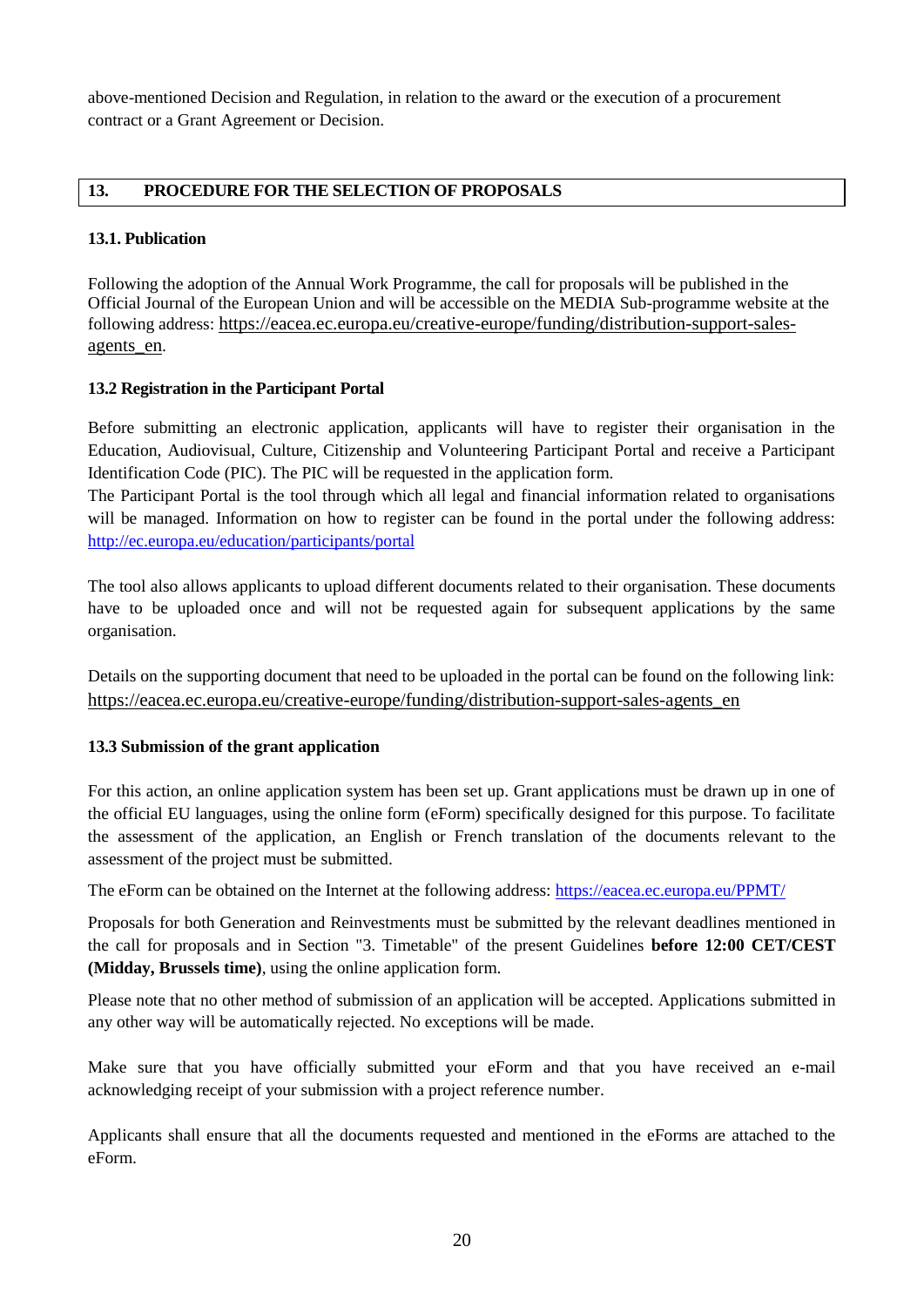In addition, a set of compulsory annexes that cannot be submitted online have to be sent to the Agency by post.

Generation Stage:

- The Financing Plan, including the Total Production Cost, certified by the lead producer. The Financing Plan should identify the (co)producer(s) of the film (as officially credited) and their share in the (co)production.
- A copy (complete with annexes and without alterations) of the international sales contract/ agreement with the producer with the handwritten statement " Copy certified as true" signed by the legal representative of the company (the date of the contract must be on 31/12/13 at the latest).

To be sent only if these documents have not already been supplied to the Agency as a part of a previous application.

Reinvestment Stage

Module 1: n/a

Module 2: The Financing Plan, including the Total Production Cost, certified by the lead producer. The Financing Plan should identify the (co)producer(s) of the film (as officially credited) and their share in the (co)production.

To be sent only if the film has not already been qualified.

The package must indicate:

the name of the company: PIC number the country of distribution: the title of the film: the E-form confirmation number: Address to which the documents must be sent:

**Education, Audiovisual & Culture Executive Agency**  Creative Europe Programme (2014–2020) MEDIA Sub-programme – SALES AGENTS SCHEME Avenue du Bourget 1 BOUR 03/66 BE – 1049 Brussels Belgium

Only applications submitted on the correct form, duly completed, dated and signed by the person authorised to enter into legally binding commitments on behalf of the applicant organisation will be accepted. No changes to the dossier can be made after the deadline for the submission of applications. However, if there is a need to clarify certain aspects, the Agency may contact the applicant for this purpose. Only applications that fulfil the eligibility criteria will be considered for a grant. If an application is deemed ineligible, a letter indicating the reasons will be sent to the applicant.

#### **13.4 Evaluation procedure**

The "Sales Agents" scheme works in two successive stages:

The generation of the potential fund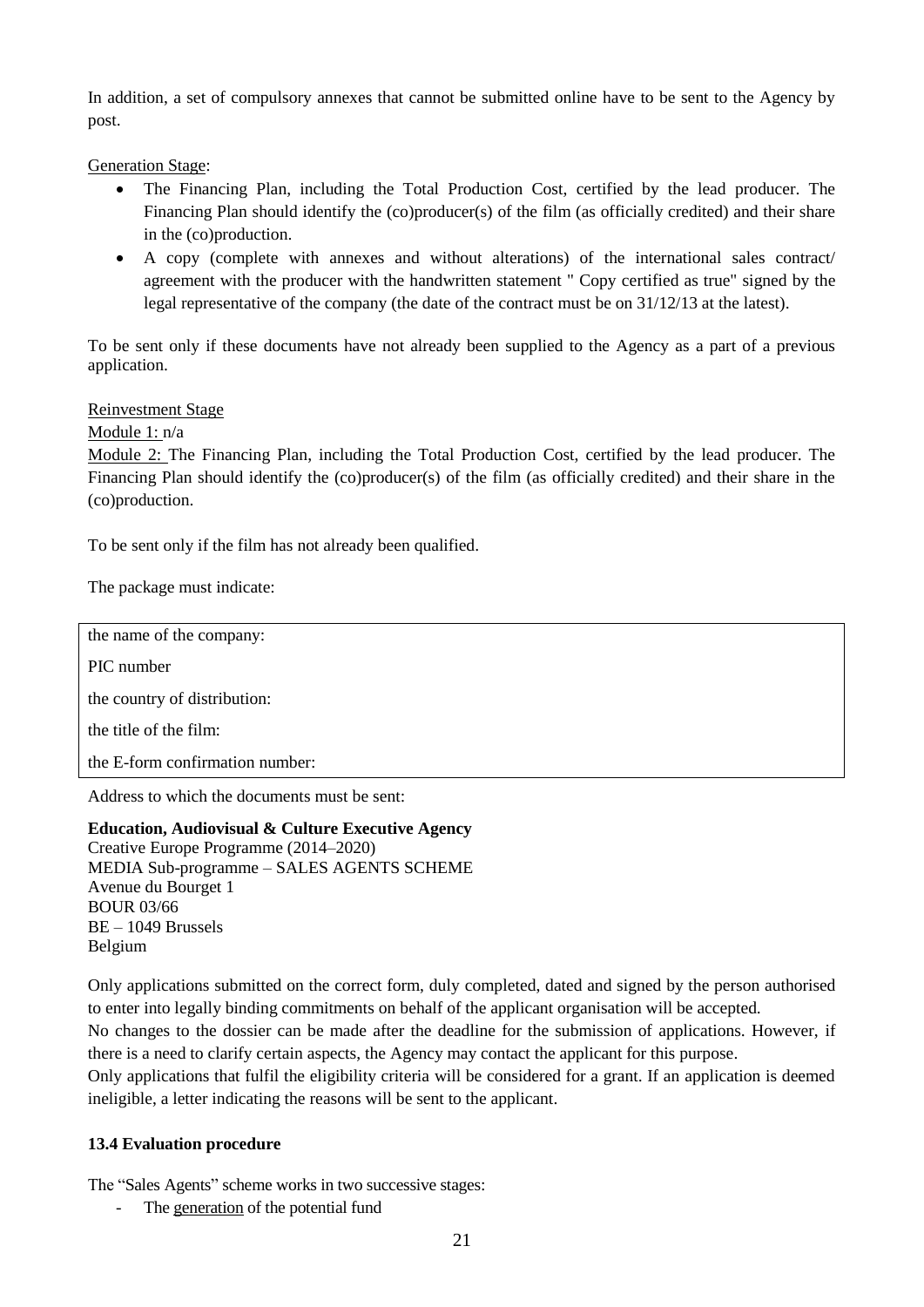- The reinvestment of the potential support

These two stages can be summarised as follows:

| <b>Deadline</b>                                                                             | <b>Stage 1: GENERATION</b>                                                                                                                                        | <b>Stage 2: REINVESTMENT</b>                                                                                                                                |
|---------------------------------------------------------------------------------------------|-------------------------------------------------------------------------------------------------------------------------------------------------------------------|-------------------------------------------------------------------------------------------------------------------------------------------------------------|
| <b>Sales Agent</b>                                                                          | Application from the sales agent for the<br>generation of the support<br>Deadline: 18 June 2014                                                                   | Presentation of reinvestment actions :<br>within 6 months of the signature of the<br>international sales agreement with the<br>producer and by 1 March 2016 |
| <b>Agency</b>                                                                               | - Calculation of the potential Fund<br>generated<br>- Notification of approval (or rejection)<br>of its available potential Fund and of the<br>reinvestment rules | - Acceptance/Rejection of the reinvestment<br>project<br>- Signature of the agreement between the<br>Agency and the beneficiary                             |
| <b>Legal commitment or</b><br>payment of a Union<br><b>Financial</b><br><b>Contribution</b> | N <sub>0</sub>                                                                                                                                                    | Yes                                                                                                                                                         |

The assessment is made solely on the basis of the documents sent by the relevant deadline. Nevertheless, the Agency reserves the right to request additional information from the applicant.

#### **13.5 Award decision**

Only after completion of the procedure mentioned above, is the selection process finalised and the award decision adopted by the Agency.

Applicants will be informed of the results of the selection within two weeks of the date of adoption of the award decision.

Unsuccessful applicants will receive a letter stating the reasons why their application was not selected.

Once applicants informed the list of selected proposals will be published on the websites of the Commission/ Agency: [http://eacea.ec.europa.eu/creative-europe/selection-results\\_en](http://eacea.ec.europa.eu/creative-europe/selection-results_en)

The award of a grant will be conditional upon the acceptance by the Agency of the re-investment project, within the limit of the available budget.

#### **13.6 Rules applicable**

Regulation (EU, Euratom) No 966/2012 of the European Parliament and of the Council of 25 October 2012 on the financial rules applicable to the general budget of the Union (OJ L 298, 26.10.2012, p.1).

Commission Delegated Regulation (EU) No 1268/2012 of 29 October 2012 on the rules of application of Regulation (EU) No 966/2012 of the European Parliament and of the Council of 25 October 2012 on the financial rules applicable to the general budget of the Union (OJ L 362, 31.12.2012, p.1).